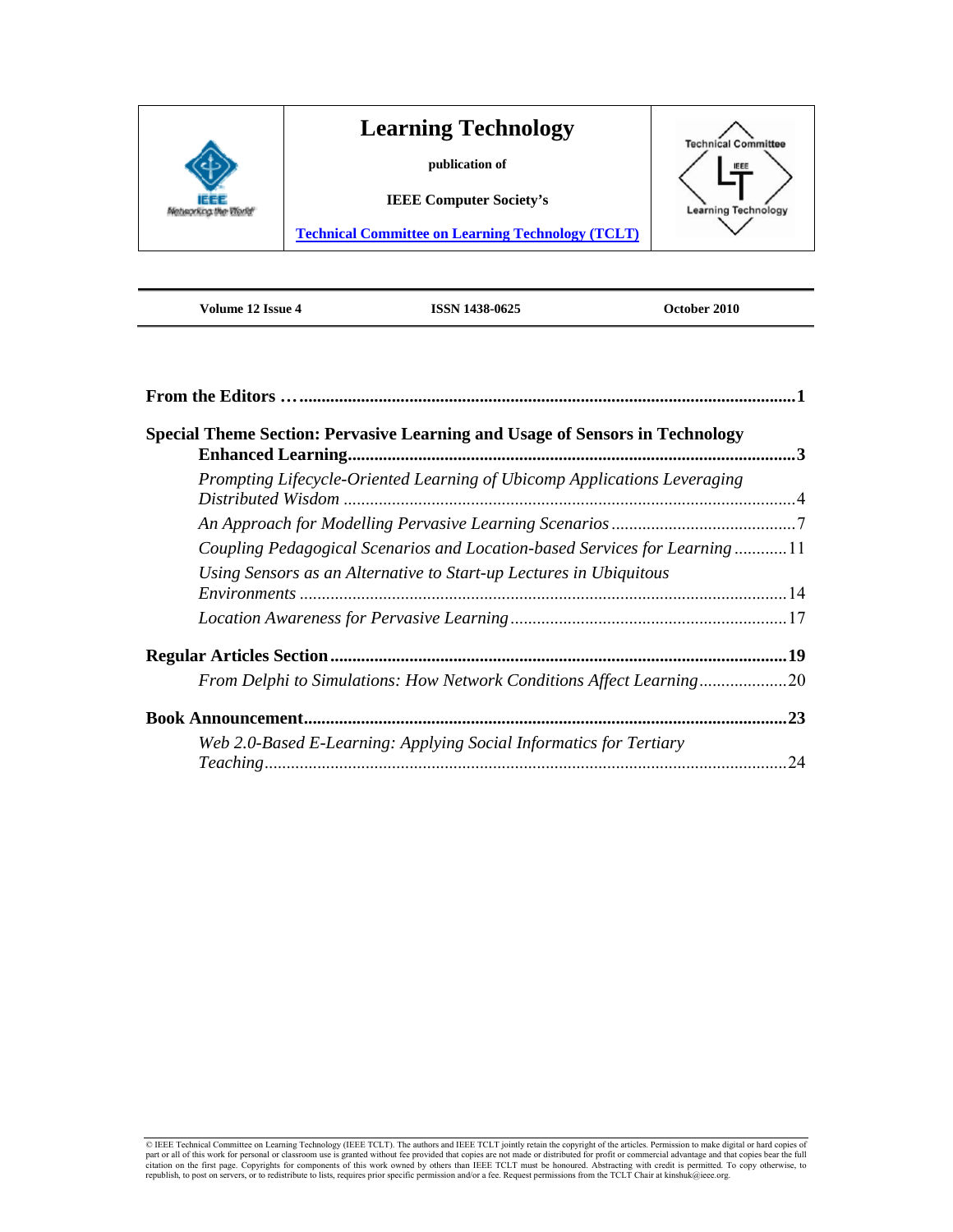# **From the Editors …**

Welcome to the October 2010 issue of the Learning Technology newsletter.

Due to the advances in mobile technologies, learning can take place at any time and any place, allowing learners to learn in authentic environments, outside the classroom, through their mobile devices. By using sensors and small computers embedded in learning objects, the current leaning context as well as surrounding learning objects can be identified and considered in order to provide learners with context-based learning experiences by adjusting information, resources and activities to the learners' current context and situation. This issue introduces papers which describe research on pervasive learning and the use of sensors for providing context-based learning experiences as well as present prototype systems and tools that facilitate pervasive learning.

Guo et al. discuss the concept of distributed wisdom (building on crowd wisdom), and outlines a prototype which aims to support lifecycle-oriented learning in a ubiquitous computing context. Malek et al. present a new modelling language and an authoring tool for modelling and generating pervasive, context-aware and adaptive learning scenarios which can be transformed in to IMS LDs. Kaddouci et al. describe a series of prototypes which provide positioning and points of interest (POI) management, and describe how these prototypes are used for investigating different pedagogical scenarios for pervasive learning. Arantes et al. describe the DiGaE CSCL environment together with a use case aiming to illustrate its use in a ubiquitous learning setting. Finally, O'Grady reviews electronic positioning devices and technologies, and discusses their implications for outdoor (and indoor) learning activities which are based on location services.

The issue also includes a section with regular articles (i.e. articles that are not related to the special theme on pervasive learning). In this section, Moebs and McManis describe a study which aimed to investigate the impact of quality of service for multimedia learning.

We sincerely hope that this issue will help in keeping you abreast of the current research and developments in Pervasive Learning and the Usage of Sensors in TEL, as well as advanced learning technologies in general. We also would like to take the opportunity to invite you to contribute your own work on technology enhanced learning (e.g., work in progress, project reports, case studies, and event announcements) in this newsletter, if you are involved in research and/or implementation of any aspect of advanced learning technologies. For more details, please refer to the author guidelines at http://www.ieeetclt.org/content/authorsguidelines.

Deadline for submission of articles: **15 December, 2010** 

| Special theme of the next issue: |                          |  | Semantic Web Technologies for Technology |  |  |
|----------------------------------|--------------------------|--|------------------------------------------|--|--|
|                                  | <b>Enhanced Learning</b> |  |                                          |  |  |

Articles that are not in the area of the special theme are most welcome as well and will be published in the regular article section!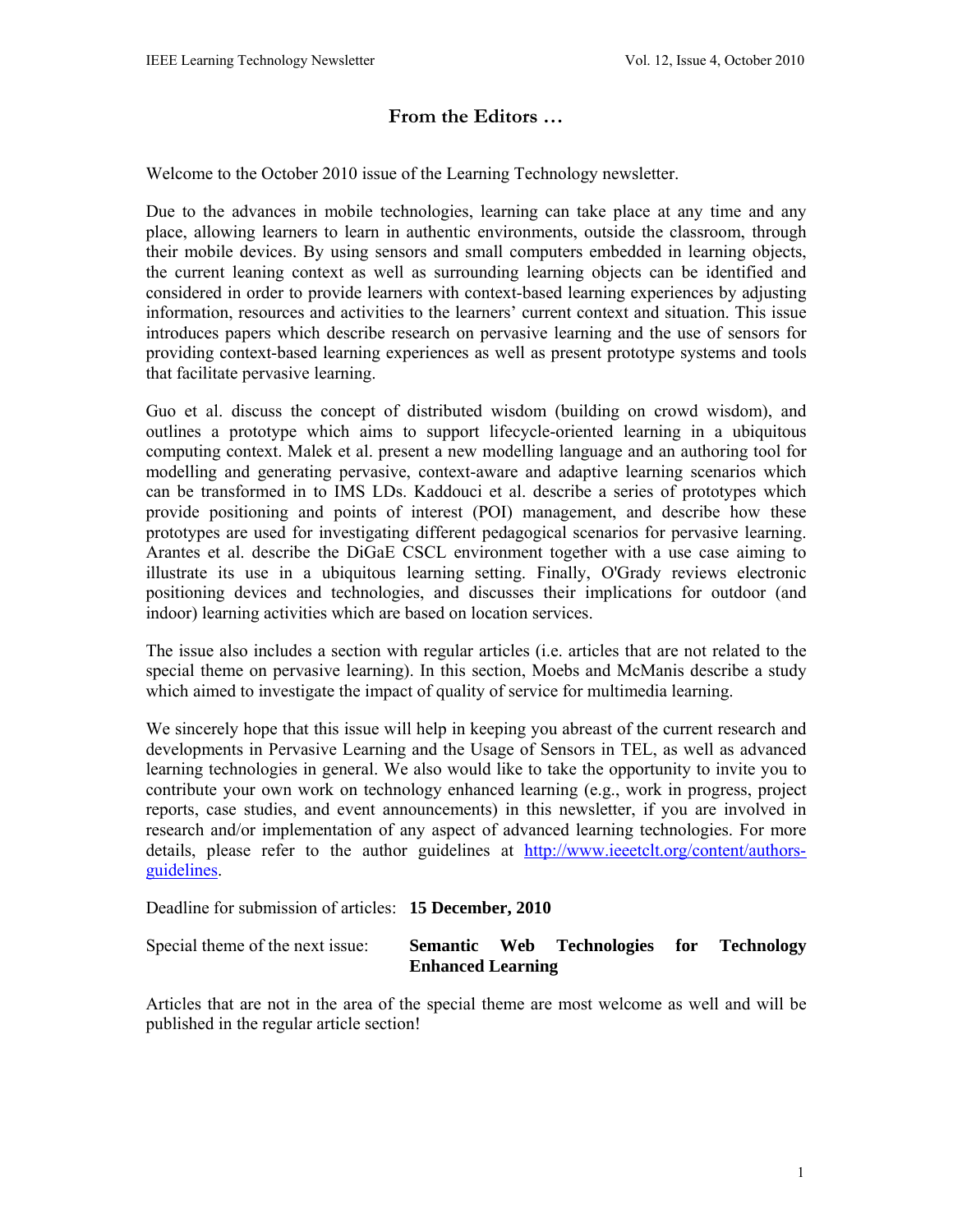#### **Editors**

**Sabine Graf**  Athabasca University, Canada sabineg@athabascau.ca

**Charalampos Karagiannidis**  University of Thessaly, Greece karagian@uth.gr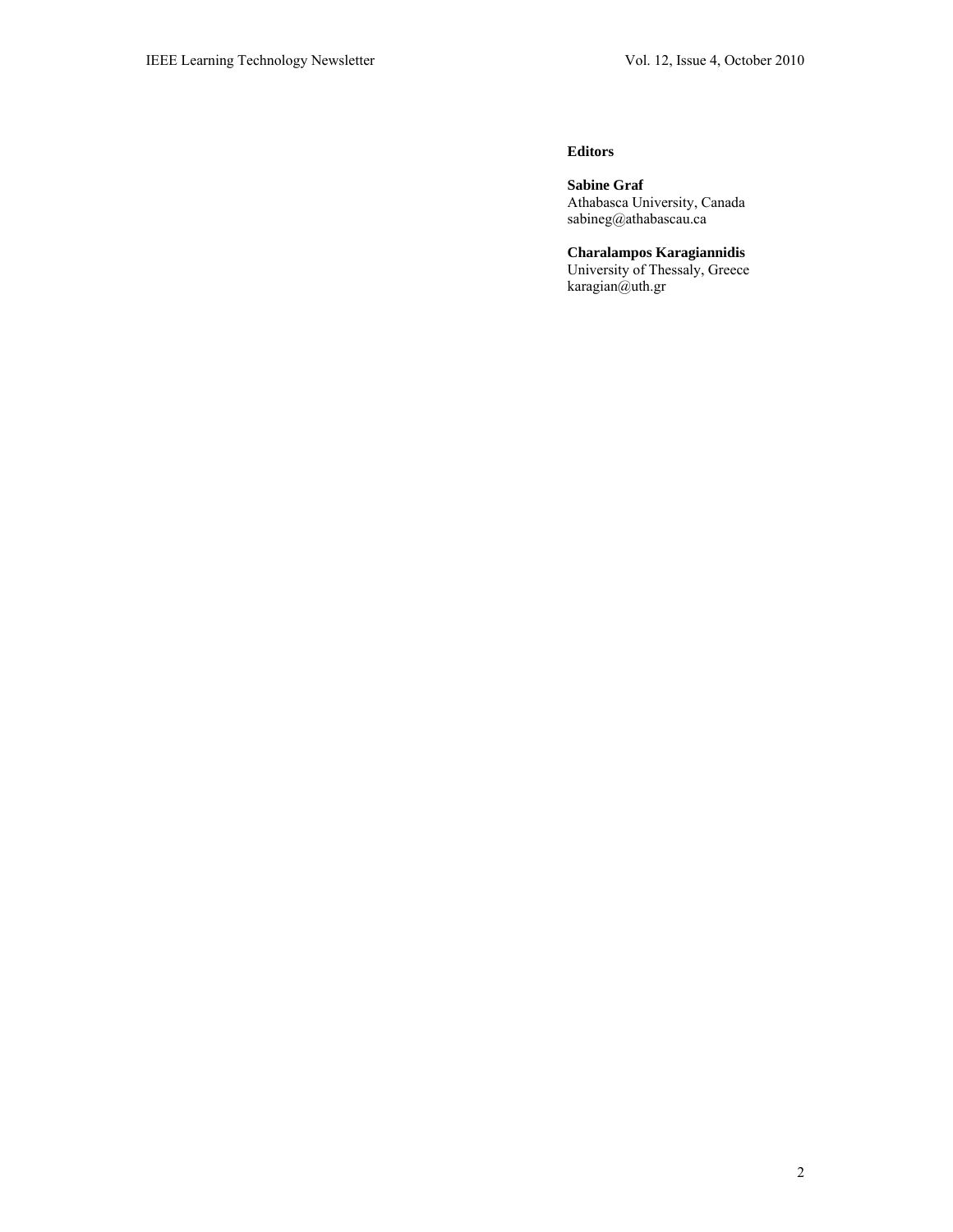# **Special Theme Section: Pervasive Learning and Usage of Sensors in Technology Enhanced Learning**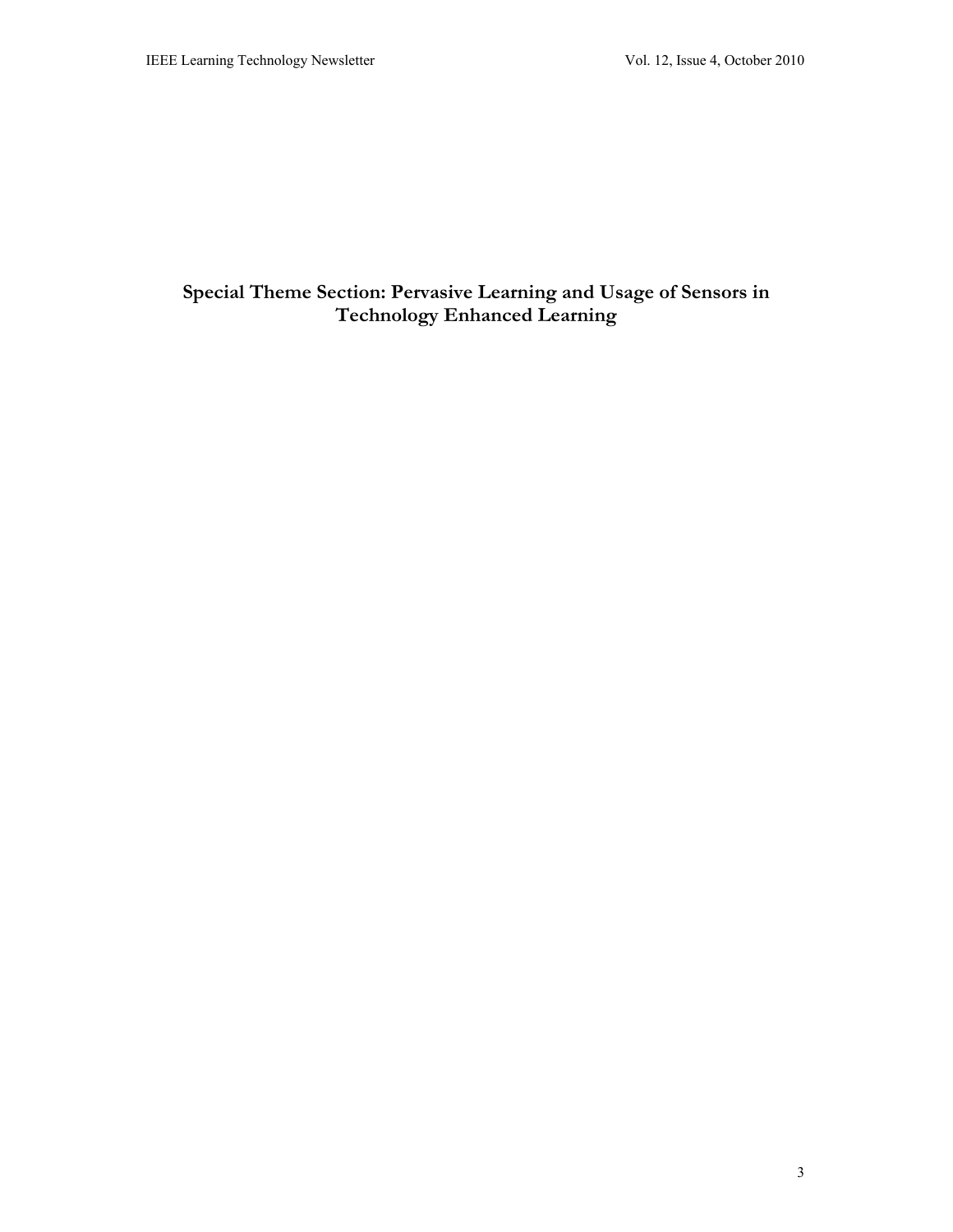# **Prompting Lifecycle-Oriented Learning of Ubicomp Applications Leveraging Distributed Wisdom**

Ubiquitous computing (ubicomp) is extending the computing domain from desktop computers to sensor-augmented smart objects (e.g., smart furniture, smart cups). By analyzing the sensed intelligence from smart objects, ubicomp applications can sense the ambient context change and adapt their behavior to assist users. Compared to desktop applications, ubicomp applications are more deeply and widely embedded into our daily lives which requires more complex knowledge on user requirement understanding, heterogeneous sensor data processing, application/device administration, and hardware/software failure handling. An application that cannot adapt to its users' needs may simply annoy the user; while complex operations on application behavior control/tailoring will hinder the prevalence of ubicomp applications. Therefore, thinking about a method that can benefit ever-changing user needs while lowering user cost becomes a substantial challenge in ubicomp domain.

The lifecycle of a typical ubicomp application can be divided into three main stages: development stage, distribution stage, and maintenance stage. Existing systems focus merely on the issues involved in one of these stages. For example, a number of toolkits have been developed to allow rapid development of ubicomp applications for developers [1] or end users [2]. Some zero-configuration tools are also built to lower the maintenance cost of end users [3]. There is still no research work addressing the three stages as a whole, let alone the interrelationship among the three stages. For example, the gap between developers and end users on experience sharing has not filled in those studies.

In his book [4], Surowiecki puts forward the concept of "crowd wisdom", which is defined as: "the aggregation of information in groups, resulting in decisions that are often better than could have been made by any single member of the group". Here, crowd wisdom is used for decision making. We are inspired by this definition and extend it to "distributed wisdom" in ubicomp domain. Distributed wisdom has three key elements (see Table 1). The prior two elements emphasize the diversity of various participants and human groups (e.g., professional developers, novice programmers, and average users) in the lifecycle of ubicomp applications. The diversity is reflected in two aspects: wisdom/quality and learning needs, as summarized in Table 2. A deep analysis of the "diversity" in Table 2 reveals the complementarily among people (inter-group and intra-group) on their qualities and learning needs. For example, the application-creation quality of professional developers can generate some application templates for novice programmers' learning, and average-user-ratings to applications can impact other average users on software foraging. The last element − "aggregation", however, indicates the core of our proposal: leveraging the aggregated power of "distributed" wisdom to augment mutual learning and knowledge/experience transfer during the lifecycle of ubicomp applications.

| Criteria                           | Description                                                                                         |
|------------------------------------|-----------------------------------------------------------------------------------------------------|
| Diversity (knowledge distribution) | Each user has their specialized knowledge, skills, and needs                                        |
| Decentralization                   | People are able to specialize and draw on local knowledge                                           |
| Aggregation                        | There are mechanisms/tools to facilitate knowledge transfer and<br>information sharing among people |

**Table 1: Three key elements of distributed wisdom**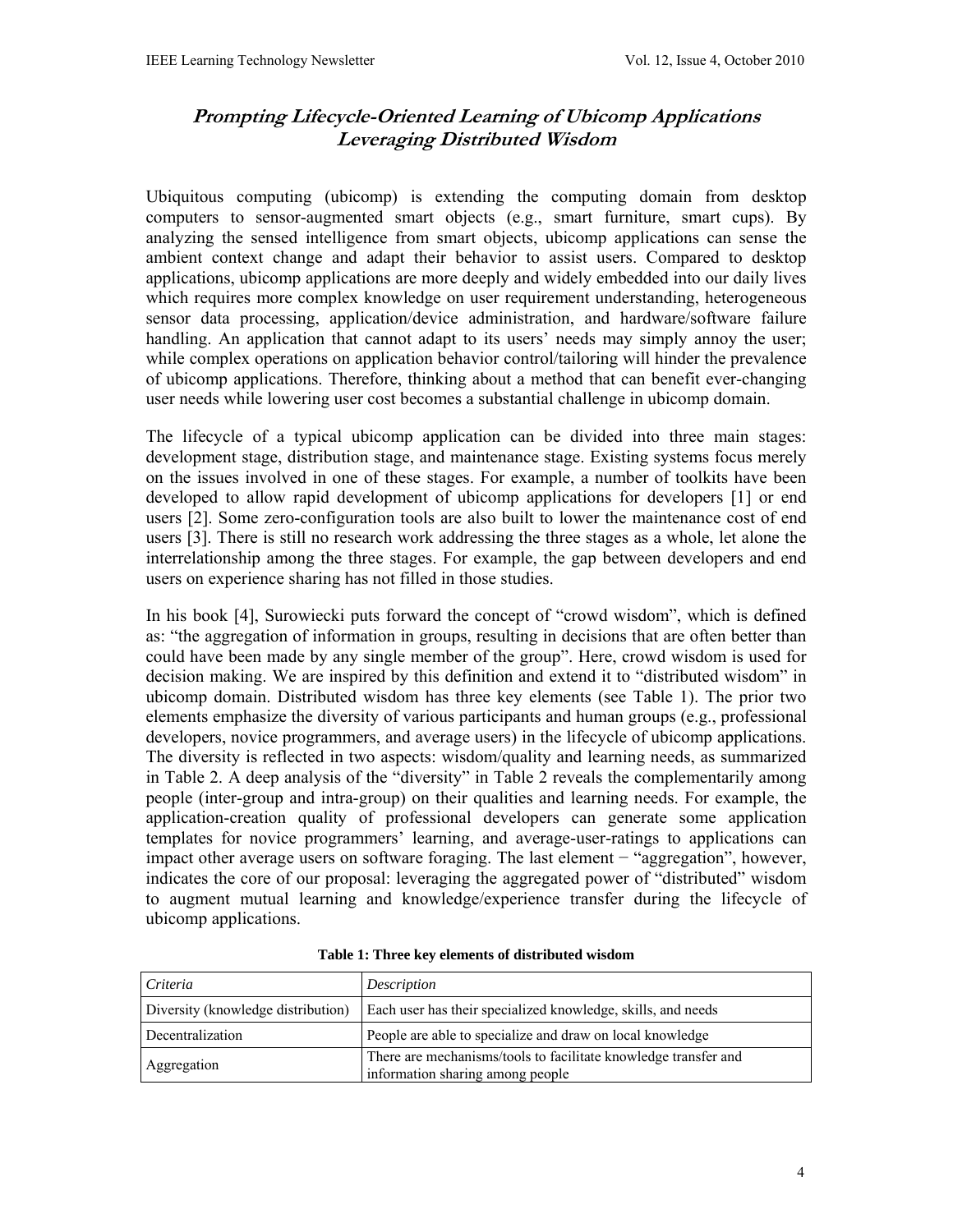| User group                    | <b>Wisdom/Quality</b>                                                                                  | <b>Learning needs</b>                                                                            |
|-------------------------------|--------------------------------------------------------------------------------------------------------|--------------------------------------------------------------------------------------------------|
| Sensor makers.                | Sensor knowledge, application                                                                          | Application requirements, Understanding                                                          |
| Professional developers       | creation, programming languages,                                                                       | requirements and gathering feedback to                                                           |
| (High-level)                  | knowledge on error-handling                                                                            | improve the system                                                                               |
| Novice programmers            | Simple toolkits, modification to open-                                                                 | Learn to create applications using examples                                                      |
| (Middle-level)                | source software (co-design)                                                                            | (sample codes)                                                                                   |
| Average users (Low-<br>level) | User experience and evaluation (user<br>ratings), problem/requirement owners,<br>rich domain knowledge | Which software to choose? Knowledge on<br>system control/configuration, Error<br>handling method |

**Table 2: Distributed wisdom and learning needs over ubicomp user groups** 

As shown in Fig. 1, the aggregation of distributed wisdom makes CoLL (our approach) a continuously evolving socio-technical system by (1) providing a set of tools to support different degrees of ubicomp design and use activities, (2) empowering end users to engage co-design activity while not restricting them to existing systems, and (3) promoting knowledge transfer and mutual learning among people. We have developed a prototype platform to demonstrate CoLL (some user interfaces are included in Fig. 2), which empowers lifecycle-oriented learning through a series of activities. For instance, in Fig. 2, User-A from Family-A can "create" a rule-based meta-game (a template with several configurable slots) and then "publish" it to a social website. User-B finds this "high-rating" application through a "foraging" activity, and "co-designs" it in terms of his domestic settings and preferences via a graphical interface (e.g., changing the slot-values in a rule, altering the app-behavior exploring domestic resources). If he has questions (e.g., system failures) and new needs to improve the application, he can "contact" the developer for help. If he finds it an interesting game, he can "recommend" it to his friends. A semantic sensing infrastructure has been explored to develop the prototype, and some programming activities have been tested in our past study [5]. We extend it to the whole lifecycle of ubicomp apps and propose a unified approach to formulate it.

To conclude, we believe that the aggregation of distributed wisdom can bridge the cognitive gap between developers and users in ubicomp domain, and promote knowledge transfer and mutual learning among them. We will do further experiments to quantitatively measure the performance of the CoLL approach.



**Fig. 1. The collaborative lifecycle-oriented learning (CoLL) approach for ubicomp applications.**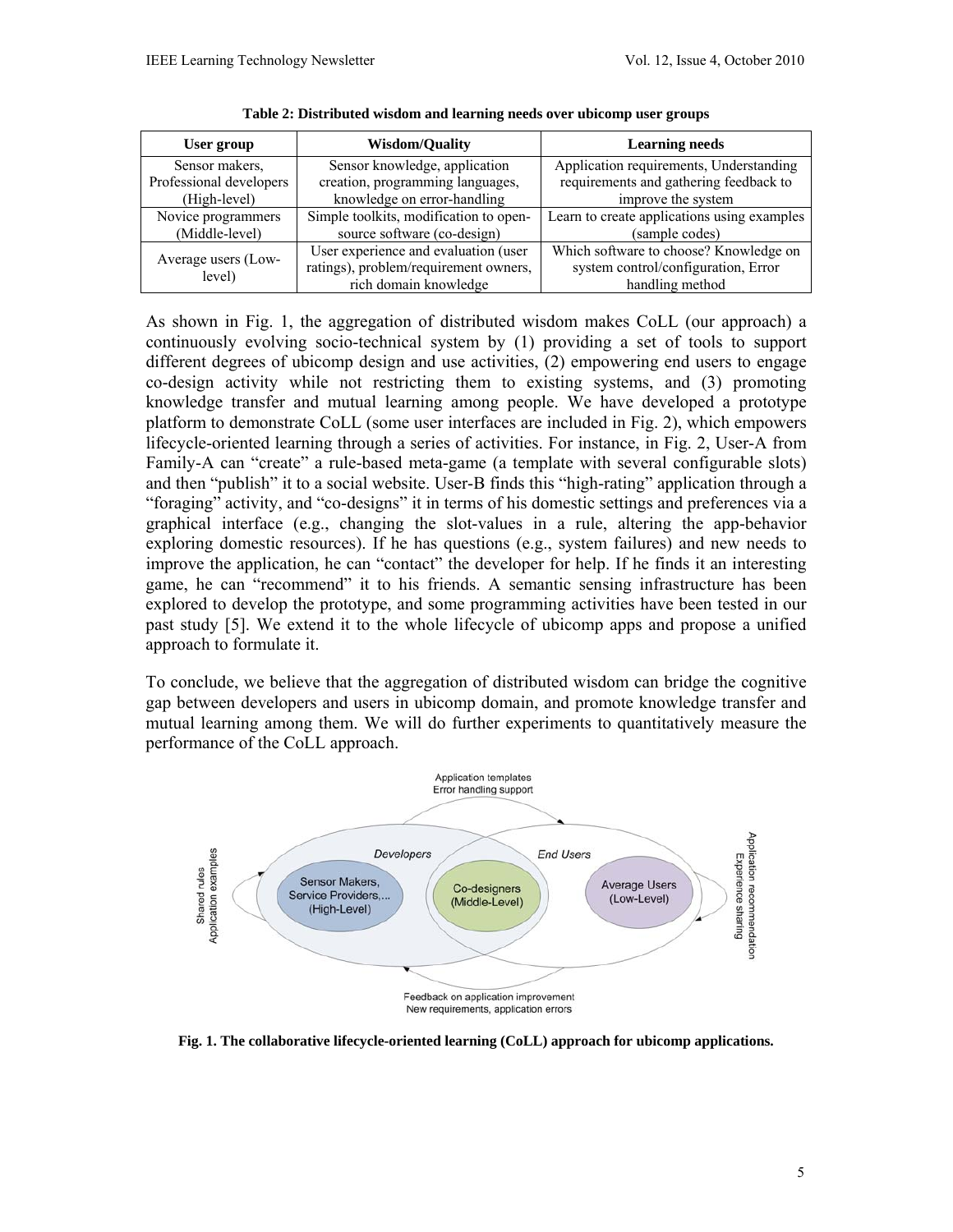

**Fig. 2. A game scenario for CoLL.** 

### **References**

- [1] Salber, D., Dey, A. K., Abowd, G.D. (1999). The Context Toolkit: Aiding the development of context-enabled applications. In: Proc. of CHI'99, pp 434–441.
- [2] Dey, A. K., Sohn, T., Streng, S., Kodama, J. (2006). iCAP: interactive prototyping of context-aware applications. In: Proc. of Pervasive 2006, pp 254-271.
- [3] Lupu, E., et al. (2008). AMUSE: autonomic management of ubiquitous e-Health systems. Journal of Concurrency and Computation: Practice and Experience 20 (3) 277-295.
- [4] Surowiecki, J. (2004). The Wisdom of Crowds: Why the Many Are Smarter Than the Few and How Collective Wisdom Shapes Business, Economies, Societies and Nations, Doubleday Publisher.
- [5] Guo, B., Zhang, D., Imai, M. (2010). Towards a Cooperative Programming Framework for Context-Aware Applications. Personal and Ubiquitous Computing, Springer (DOI 10.1007/s00779-010-0329-1).

**Bin Guo** 

Institut TELECOM SudParis Evry, France guobin.keio@gmail.com

**Daqing Zhang** 

Institut TELECOM SudParis Evry, France Daqing.zhang@it-sudparis.eu

#### **Michita Imai**

Keio University Yokohama, Japan michita@ayu.ics.keio.ac.jp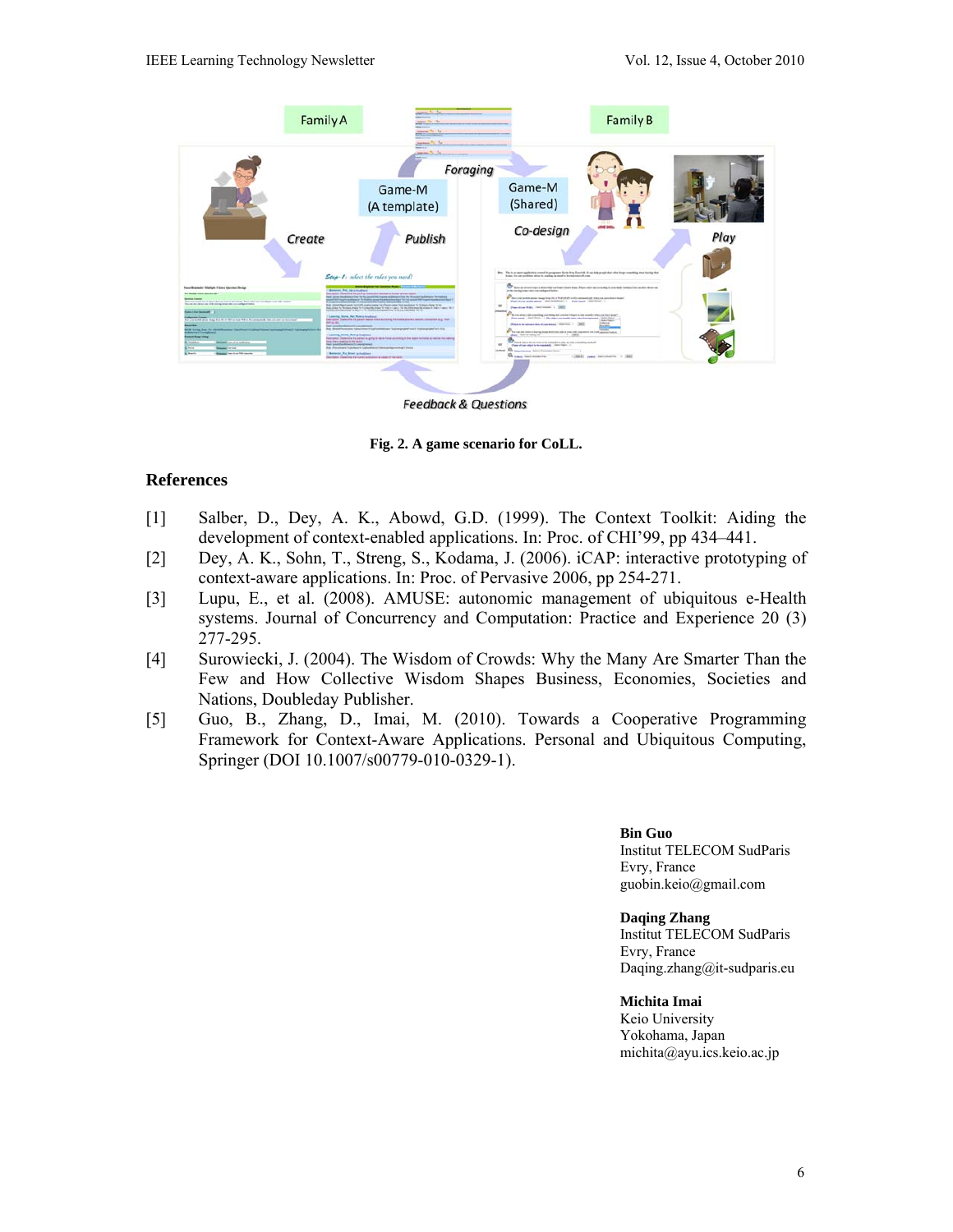# **An Approach for Modelling Pervasive Learning Scenarios**

This paper presents the results of our innovative approach that aims at supporting pedagogical designers and teachers to model, generate and simulate pervasive, context-aware and adaptive learning scenarios. Its core element consists of an Educational Modelling Language called CAAML (Context-aware Adaptive Activities Modeling Language). An authoring tool called ContAct-Me was developed based on CAAML language.

### **Introduction**

Several studies claim advantages of using wireless, mobile and pervasive technologies to enhance learning processes [1], but a review of existing Educational Modeling languages and their authoring tools shows that none of them supports pervasive learning related concepts when dealing with the modeling of learning activities [2]. From then on, we propose a modeldriven approach that supports pedagogical designers and teachers to model, generate and simulate innovative context-aware adaptive and pervasive learning scenarios and activities. This can have a pedagogical added value to learning processes and not only be a mobile version of existing e-learning activities. As a matter of fact, this new learning philosophy ensures learner's autonomy, motivation and challenge by experimenting with various learning scenarios indoors and outdoors. Additionally, it helps to improve interaction and collaboration through collaborative and challenging learning activities taking place in different locations and various stages.

In order to apply and test this approach, an authoring tool called ContAct-Me (**CONT**ext and **ACT**ivity Adaptive Modeler for **M**alleable Learning **E**nvironments) has been created. It transforms models represented in CAAML language into models represented in IMS-LD standard to ensure interoperability of the designed activities across different learning platforms. ContAct-Me is based on CAAML (Context-aware Adaptive Activities Modeling Language) language that takes into account the concepts of context and co-adaptivity defined in previous works [3] [4].

### **CAAML: A Visual Educational Modeling Language for Pervasive Learning**

In this section, we present the CAAML language through a description of its meta-model. To define its elements, we based our approach on the activity theory, a philosophical framework used to conceptualize human activities [5]. There are two main reasons for using activity theory. On one hand, it provides a simple and standard form for describing human activity. On the other hand, it takes into account the concepts of tool, community, rules and division of labour, which are important in a Context-aware collaborative learning environment (cf. Figure 1). The CAAML meta-model describes a learning scenario as being a composition of several phases. Each phase includes role-parts (activities and their relevant contexts) as shown in Figure 2. The context can be:

- Static: does not change during interaction (e.g., season, student's name);
- Dynamic: changes during the interaction (e.g., noise level, temperature…). A dynamic contextual element can be directly acquired through "Embedded environmental sensors" or "mobile device sensors".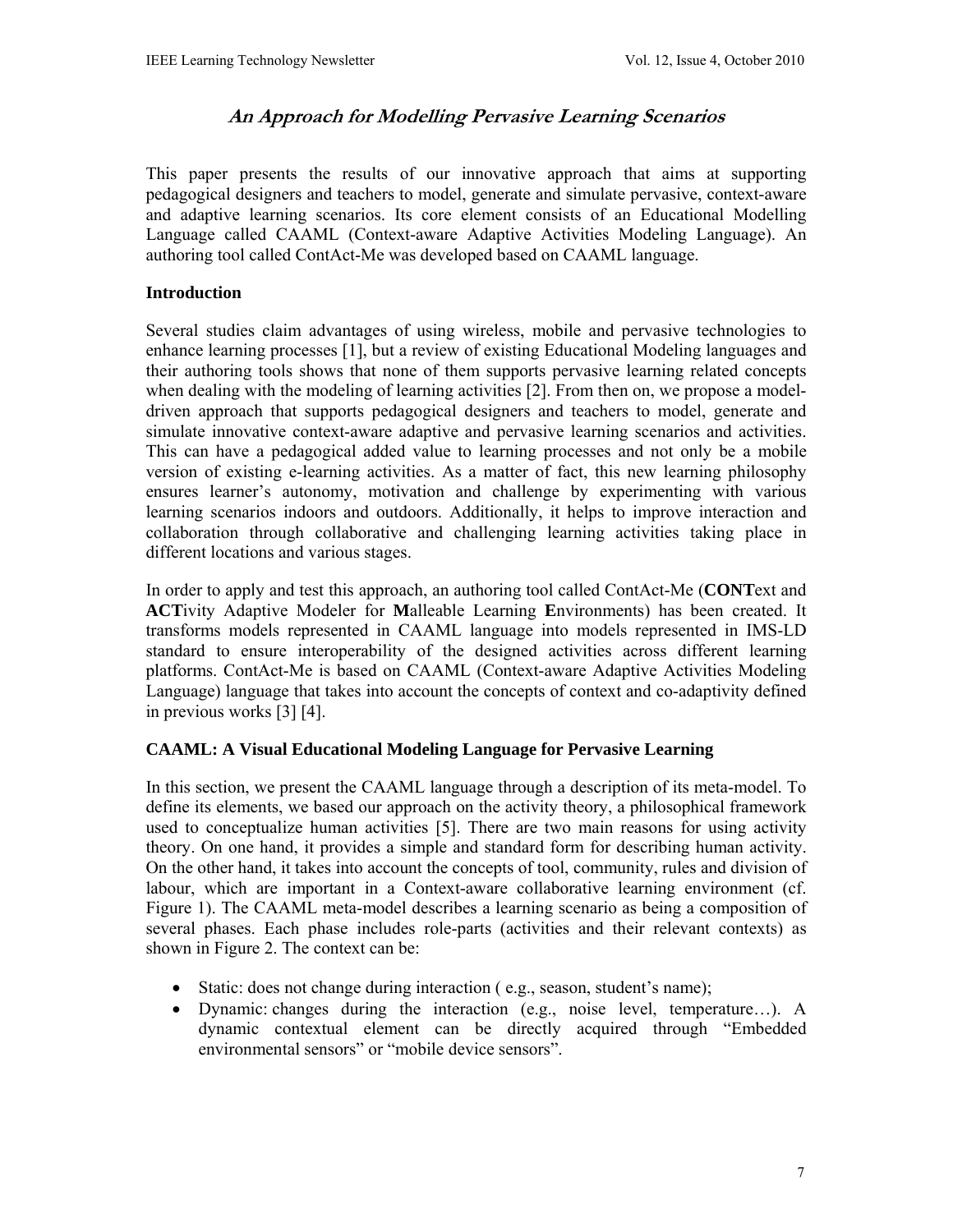

**Figure 1. Applying Activity Theory for Pervasive Learning** 

In the previous work [3], we proposed an innovative approach based on co-adaptivity or bijective adaptation between context and learning activities within pervasive learning environments. Indeed, the CAAML Meta-model defines two classes of "co-adaptivity rules": rules for adaptivity of context to activity and others for activity to context. A rule is based on a context to trigger the adequate co-adaptivity's actions.

The CAAML Meta-model defines also components related to pervasive learning environments such as "Smart objects", "Sensors" and "Mobile or pervasive services".



**Figure 2 The CAAML Meta-model** 

### **ContAct-Me Architecture**

ContAct-Me is an authoring tool based on CAAML language through an MDD approach (Model-driven development). It aims at supporting pedagogical designers to model and simulate context-aware adaptive learning scenarios using friendly interfaces.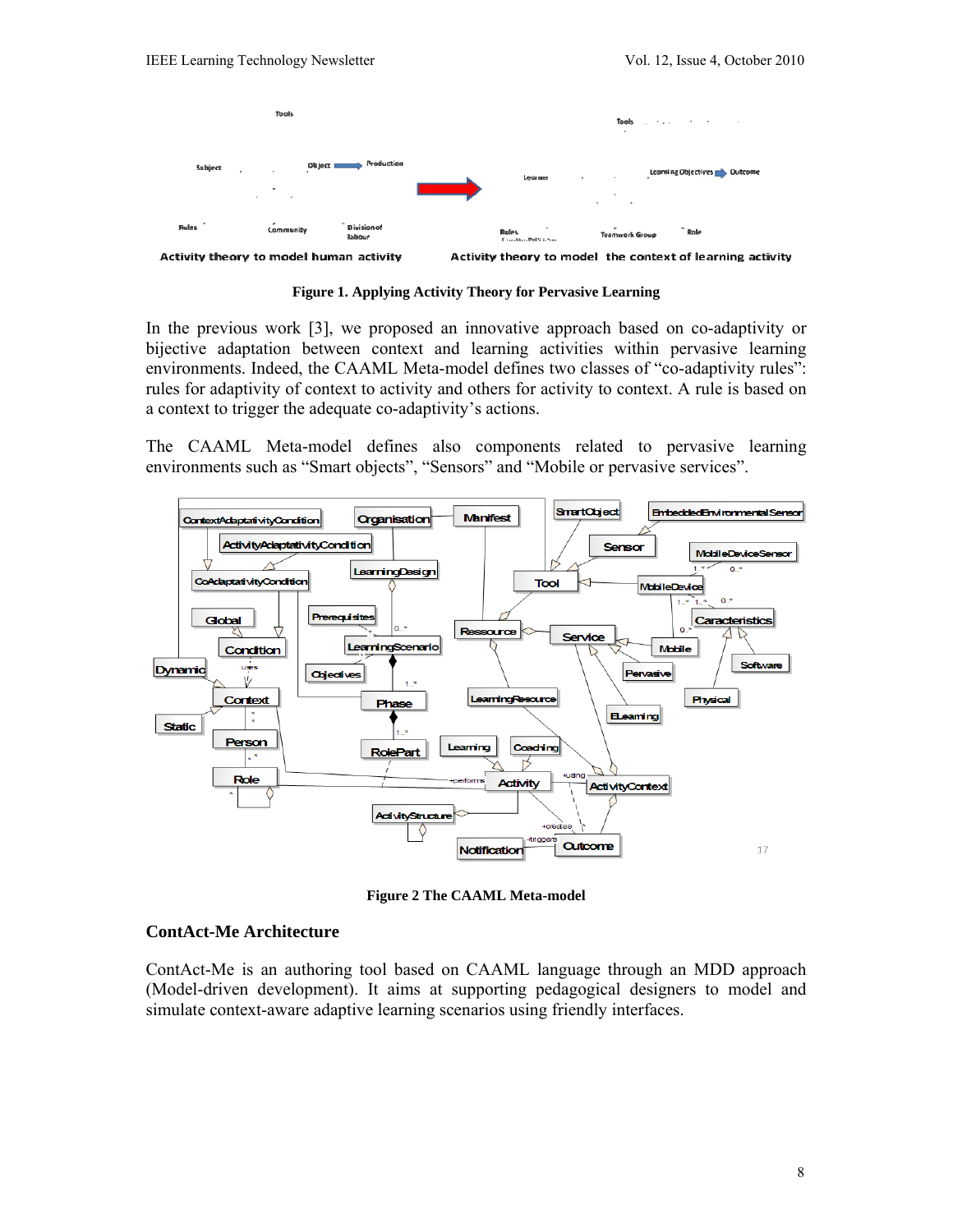

**Figure 3. ContAct-Me Architecture** 

The architecture of ContAct-Me includes three interrelated Modules (as shown in Figure 3):

*The graphical Modeler*: Through this module, the pedagogical designer can:

- Model context-aware activities;
- Define pervasive learning environment components and resources (mobile devices, smart objects, sensors, mobile services...);
- Model Co-adaptivity rules.

*The CAAML/IMS-LD models transformation module*: In order to ensure interoperability of the designed activities across different learning platforms, this module transforms models represented in CAAML language into executable models represented in IMS-LD. This is done in a way the IMS-LD complexity is hidden by the use of concepts related to contextawareness.

*The Simulator of pervasive learning scenarios module*: This module allows:

- The CAAML model-driven generation of mobile user interfaces;
- The simulation of the execution of the scenario in run time (execution of co-adaptivity between the context and the application).

# **Conclusion**

ContAct-Me is an authoring tool based on CAAML language, which is an Educational Modeling Language that aims at supporting pedagogical designers to model, generate and simulate innovative context-aware, adaptive and pervasive learning scenarios.

We tested and evaluated the proposed approach by pedagogical designers who has appreciated modeling scenarios with friendly graphical interfaces and the automatic generation of mobile interfaces as well as the simulation of the modeled scenario, which shows interactions between pervasive environment and the application.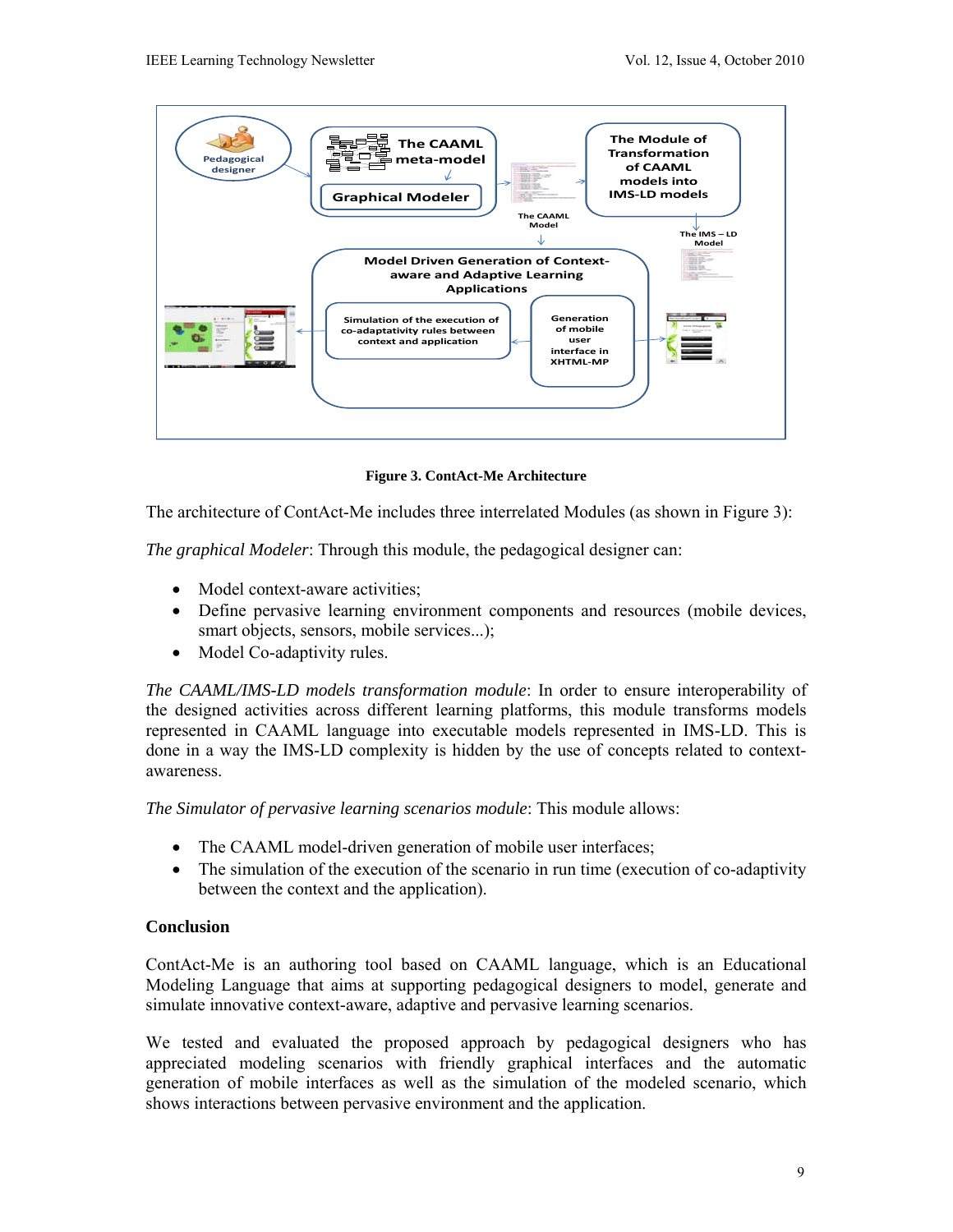# **References**

- [1] Derycke A., Chevrin V., Rouillard J., Intermédiations Multicanales et Multimodales pour l'e-Formation : l'Architecture du Projet Ubi-Learn. Actes de la Conférence EIAH 2005, Montpellier, 25-27 mai, ATIEF, INRP (eds) pp 407-412.
- [2] Nodenot T., Scénarisation pédagogique et modèles conceptuels d'un EIAH : Que peuvent apporter les langages visuels, Revue Internationale des Technologies en Pédagogie Universitaire / International Journal of Technologies in Higher Education: Numéro spécial "Scénariser l'apprentissage, une activité de modélisation", Volume 4 numéro 7, december 2007.
- [3] Malek J., Laroussi M., Deryicke A., Ben Ghezala H., "A Context-Aware Approach for Modeling Bijective Adaptations between Context and Activity in a Mobile and Collaborative learning", International Journal of Interactive Mobile Technologies (iJIM), Vol 2, No 1, January 2008.
- [4] Malek J., Laroussi M., Derycke A., "Model-Driven Development of Context-aware adaptive Learning systems", The 10th IEEE International Conference on Advanced Learning Technologies, July 5-7, 2010 Sousse, Tunisia.
- [5] Uden L., Activity theory for designing mobile learning, Int. J. Mobile Learning and Organisation, Vol. 1, No. 1, pp.81–102, 2007.

#### **Jihen Malek**

RIADI-ENSI Laboratory (TUNISIA) Noce–LIFL laboratory (Lille France) mjihene@yahoo.fr

#### **Mona Laroussi**

NOCE/LIFL laboratory (Lille France) Mona.laroussi@univ-lille1.fr

#### **Alain Derycke**

NOCE/LIFL laboratory (Lille France) Alain.derycke@univ-lille1.fr

#### **Henda Ben Ghezala**

RIADI-ENSI laboratory (TUNISIA) henda.bg@cck.rnu.tn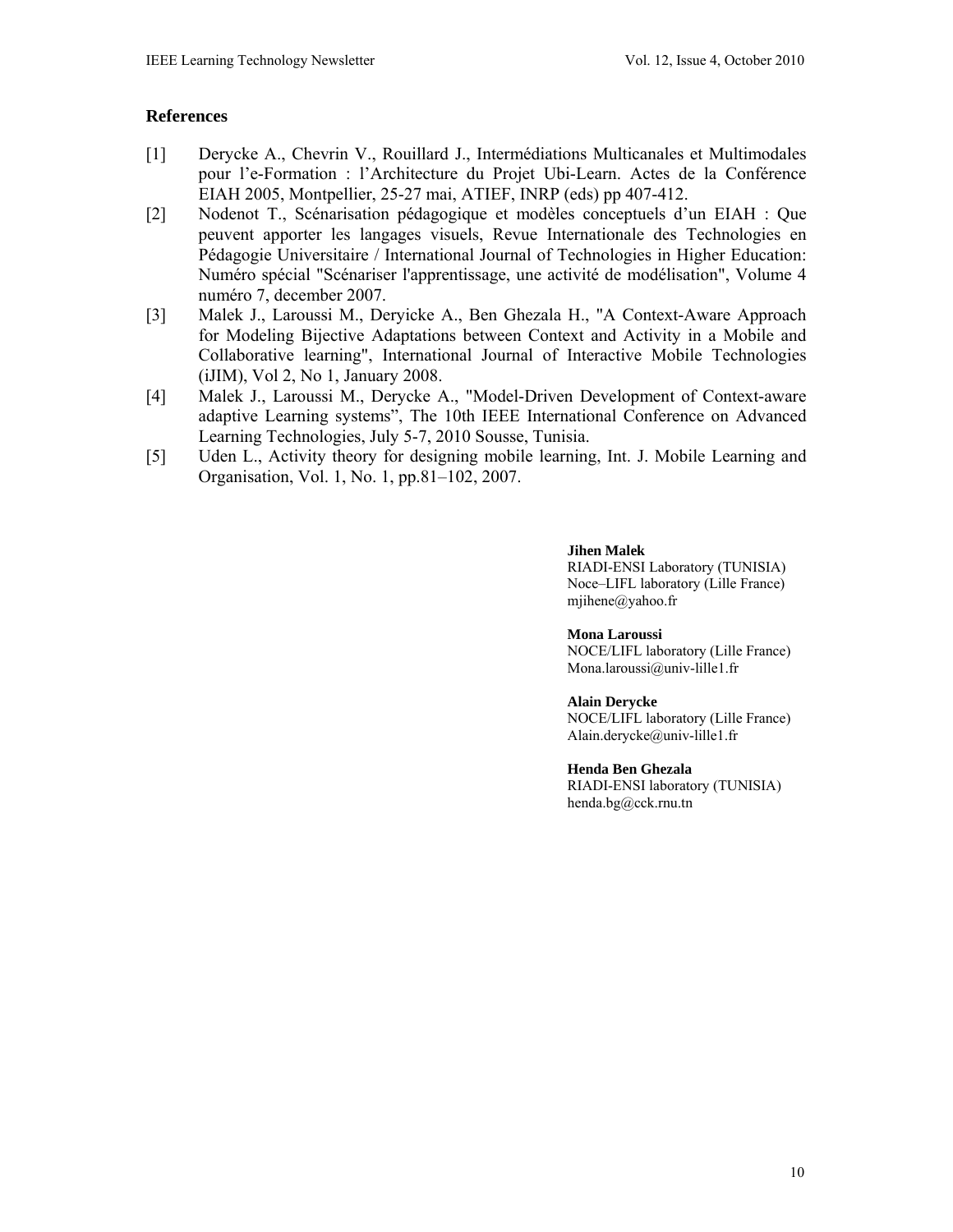# **Coupling Pedagogical Scenarios and Location-based Services for Learning**

### **Introduction**

Pedagogical scenarios popularized by the IMS-LD standard offer a way to describe the learning activities and their organization. This language is both a means to elaborate and share pedagogical design and a support for the execution within Learning Management Systems (Peter el al., 2007). However, with the progress of technology for wireless networks and sensors, the mobile devices are becoming a link between the physical space and the digital one. Hence, they have become a learning tool which permits authentic and situated activities (Traxler, 2009). Mobile learning activities can be spontaneous and context-driven or based on a careful design of the learning space (either at the physical (Rogers et al., 2004) or at the digital level (Facer et al., 2004)). In this research work, we want to see the benefit of using pedagogical scenarios for the design of the mobile learning activities and how locationbased services, can support the learning activities.

#### **Scenario and user interfaces**

We have developed prototypes which provide positioning and points of interest (POI) management and that associate a set of activities to the POIs based on a pedagogical scenario execution engine (Peter et al., 2007). The prototypes user interfaces are developed on top of the Android platform and tested on HTC smartphones. The interaction with the physical world relies on two mechanisms:

- The phone GPS supports positioning of the user and POIs.
- The camera is used to scan QR codes. This provides both a way to locate precisely the user and a trigger to access data and activities linked to the place.

We have two alternative prototypes for the experimentation. One is based on Google maps which shows the position of the user and the POIs so s/he can go from one point to the other. The other one relies on the Augmented Reality browser Wikitude (Wikitude) (see Figure 1) which enable the user to see POIs on top of the camera view. A third application is used to scan QR codes and to retrieve activities for the current location (see Figure 2).

These prototypes are used in a scenario to discover the university campus for new students. Usually the university services available to the students (health care, job  $\&$  traineeships search…) are presented during an introductory speech at the beginning of the year and a booklet is given to them. However, students do not give full attention to this, rather long, presentation. Based on that, we have defined a route visiting the main services. At each service, they have to find information (see Figure 2) by asking people or looking at the available documentation. The order of the activities (and hence the route) is defined in a workflow based language. QR code scanning triggers the scheduling of the activities.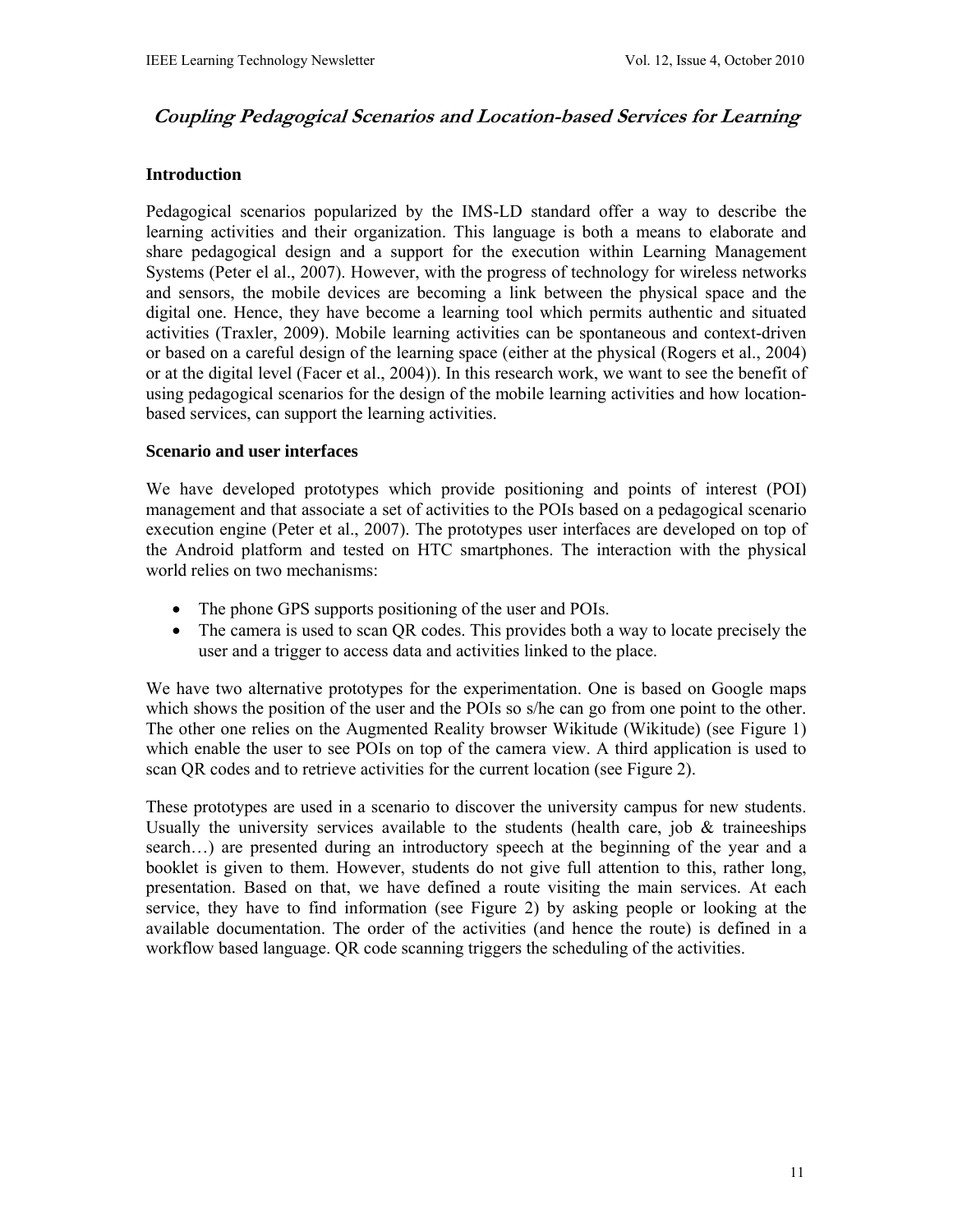



**Figure 1 - Wikitude augmented reality interface Figure 2 - Location related activities to** 

**perform** 

## **System architecture**

Our system is composed of three main elements:

- The pedagogical scenario engine provides available activities for a user according to the scenario (Peter et al., 2007).
- The task manager instantiates the scenario for a user and keeps track of the user context while interacting with the scenario engine.
- The user application runs on the Android smartphone. Upon scanning a QR code, it will retrieve tasks from the manager.



**Figure 3 - Components of the prototypes**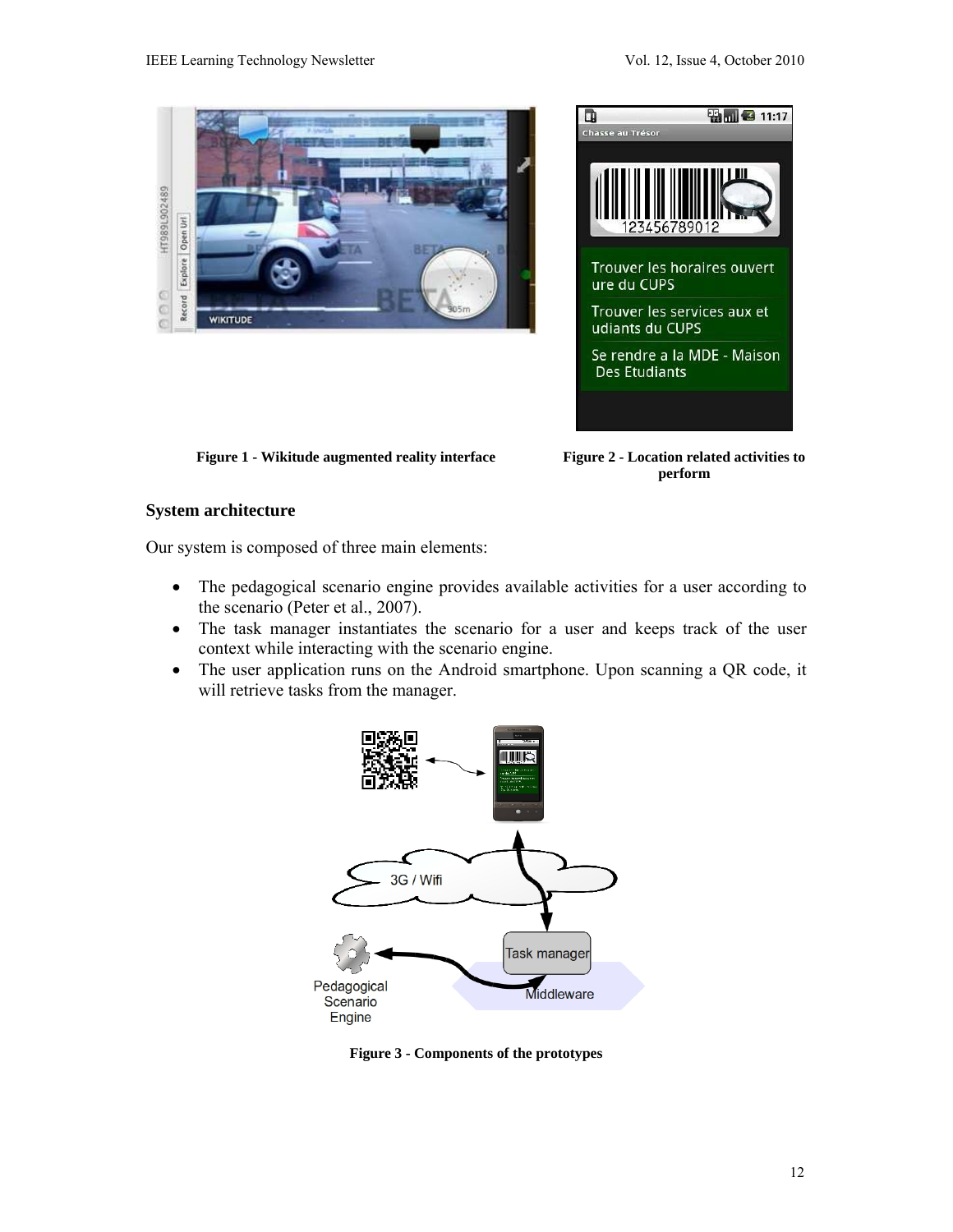#### **User evaluation and outlook**

For the evaluation, we use the task manager to support the scenario and three modalities to help navigation around the campus: using a paper map, using Google map and using Wikitude. The last two modalities will help us show the usefulness of the navigation applications and we will be able to compare the friendliness of the two interfaces for the task of finding POIs and navigating from one to another. Each user passes a questionnaire prior to the experiment and a questionnaire after the activity so that we can evaluate the familiarity with the technologies, the current practices, the user interfaces, the design of the activities as well as their knowledge of the university campus. We are just beginning the trials with 2 students using Google maps and 2 students using Wikitude so it is far too early to draw any conclusion. The students were quite used to touch interfaces and tools like Google maps so it was not difficult for them to use the prototypes. They would mainly have problems due to inconsistent GPS positioning at some times which is not something we can improve. Otherwise, they were positive about the scenario as a guidance to discover the campus and its services. However, we observed that the task to fulfill should be more precise and that we should plan a summary activity at the end based on information collected at each place. This is because the students who did the experiment, gained a good knowledge of the campus geography but their memory of details of the services offered was not so good. These first observations will be completed during the experiment and we will refine the scenario according to the results.

### **References**

- Facer, K., Joiner, R., Stanton, D., Reid, J., Hull, R. and Kirk, D. (2004). Savannah: mobile gaming and learning?. Journal of Computer Assisted Learning, 20: 399–409.
- Peter, Y., Le Pallec, X. and Vantroys, T. (2007). Pedagogical scenario modelling, deployment, execution and evolution. In Claus Pahl, editor, Architecture Solutions for E-Learning Systems. Information Science Reference, ISBN : 978-1-59904-633-4.
- Rogers, Y., Price, S., Fitzpatrick, G., Fleck, R., Harris, E., Smith, H., Randell, C., Muller, H., O'Malley, C., Stanton, D., Thompson, M., and Weal, M. (2004). Ambient wood: designing new forms of digital augmentation for learning outdoors. In Proceedings of the 2004 Conference on interaction Design and Children: Building A Community
- Traxler, J. (2009). Current State of Mobile Learning,chapter in "Mobile Learning: Transforming the Delivery of Education and Training" edited by Prof M. Ally

Wikitude, http://www.wikitude.org last visited 20 September 2010.

**Sarra Kaddouci**  USTL, LIFL, France Sarra.Kaddouci@ed.univ-lille1.fr

**Yvan Peter**  USTL, LIFL, France

Yvan.Peter@univ-lille1.fr

**Thomas Vantroys** 

USTL, LIFL, France Thomas.Vantroys@univ-lille1.fr

#### **Philippe Laporte**

USTL, LIFL, France Philippe.Laporte@univ-lille1.fr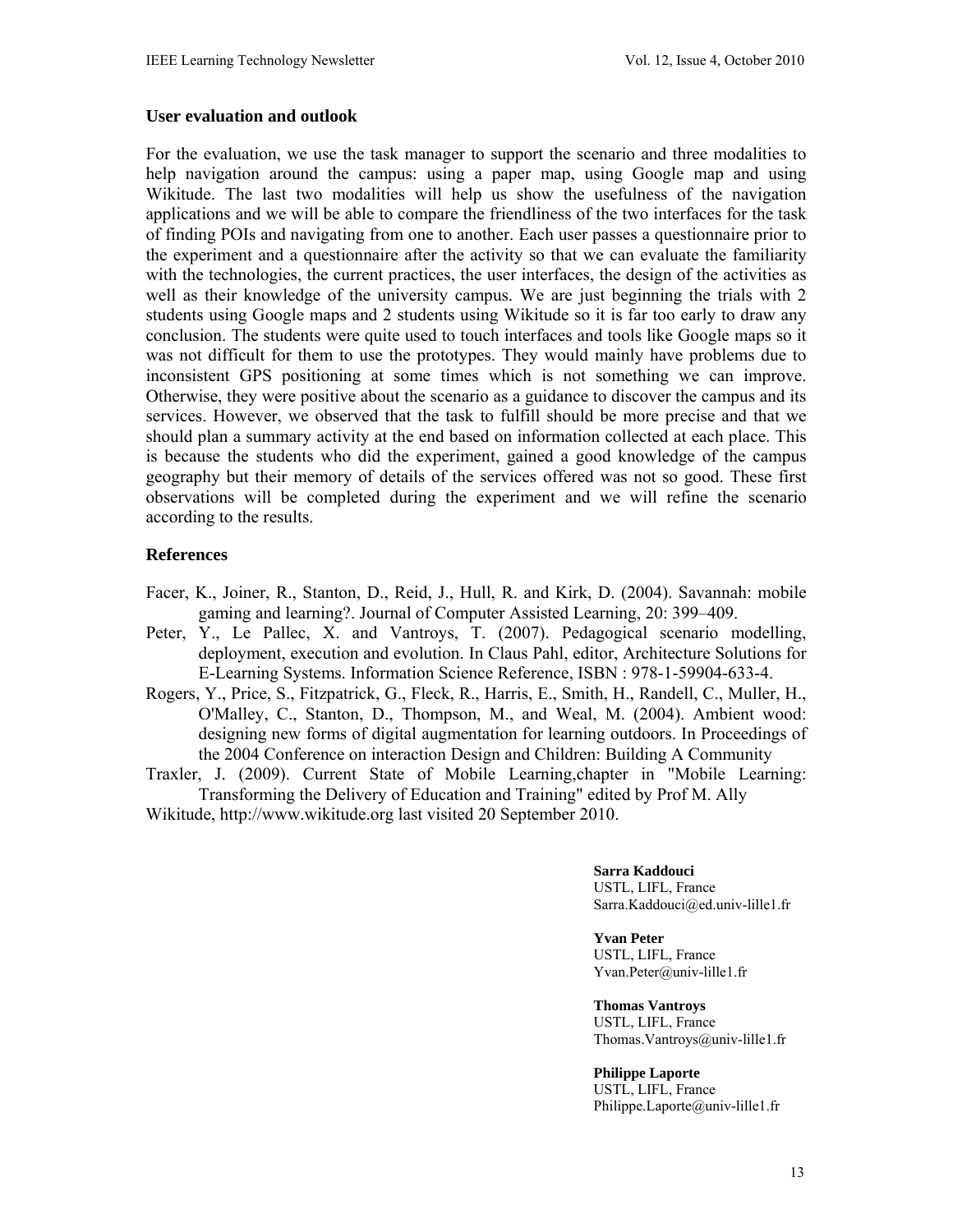# **Using Sensors as an Alternative to Start-up Lectures in Ubiquitous Environments**

## **Introduction**

Technology can support various forms of collaborative teaching and learning activities [1]. The *DiGaE (Distributed Gathering Environment)* is a software tool which, when associated with instrumented environments, allows users to participate in distributed meetings. Given that *DiGaE* supports collaborative meetings, one of its main use-cases scenarios is related to learning activities. *DiGaE* combines a set of tools designed to support learning activities in synchronous sessions: the Whiteboard, Conference and Chat tools. Considering the several alternatives for using an instrumented environment with several tools, it is important to offer alternatives not only for configuring a given synchronous session but also for starting up the session --- *DiGaE* employs a session concept for the former [2], and RFID sensors for the latter.

### **DiGaE-Room and DiGaE-Home**

In order to provide communication support during a distributed lecture, a *DiGaE-Room* environment is equipped with a video camera, an audio capturing system, an electronic whiteboard, and a RFID reader. A teacher uses the *DiGaE session tool* to prepare a *DiGaE session* in advance so as to configure the use of other software tools allowing the exchange and capture of audio and video (*Conference tool*), the exchange of slides and pen-based interaction (*Whiteboard tool*), and the exchange of text (*Chat tool*). The *DiGaE session tool* also allows the identification of the participants and of the meeting (e.g. title, description and start and ending times). The information exchanged during a session is captured and used to automatically generate automatically multimedia documents for review.



**Figure 1 – DiGaE instrumented room with local teacher and remote students.** 

One of the uses of the *DiGaE-Room* in an e-learning scenario is illustrated in Figure 1. The teacher is located in a *DiGaE* instrumented room, and the students are located in a remote environment. The environment is instrumented with an RFID reader, an electronic whiteboard, a camera and a TV set. The teacher interacts with remote students using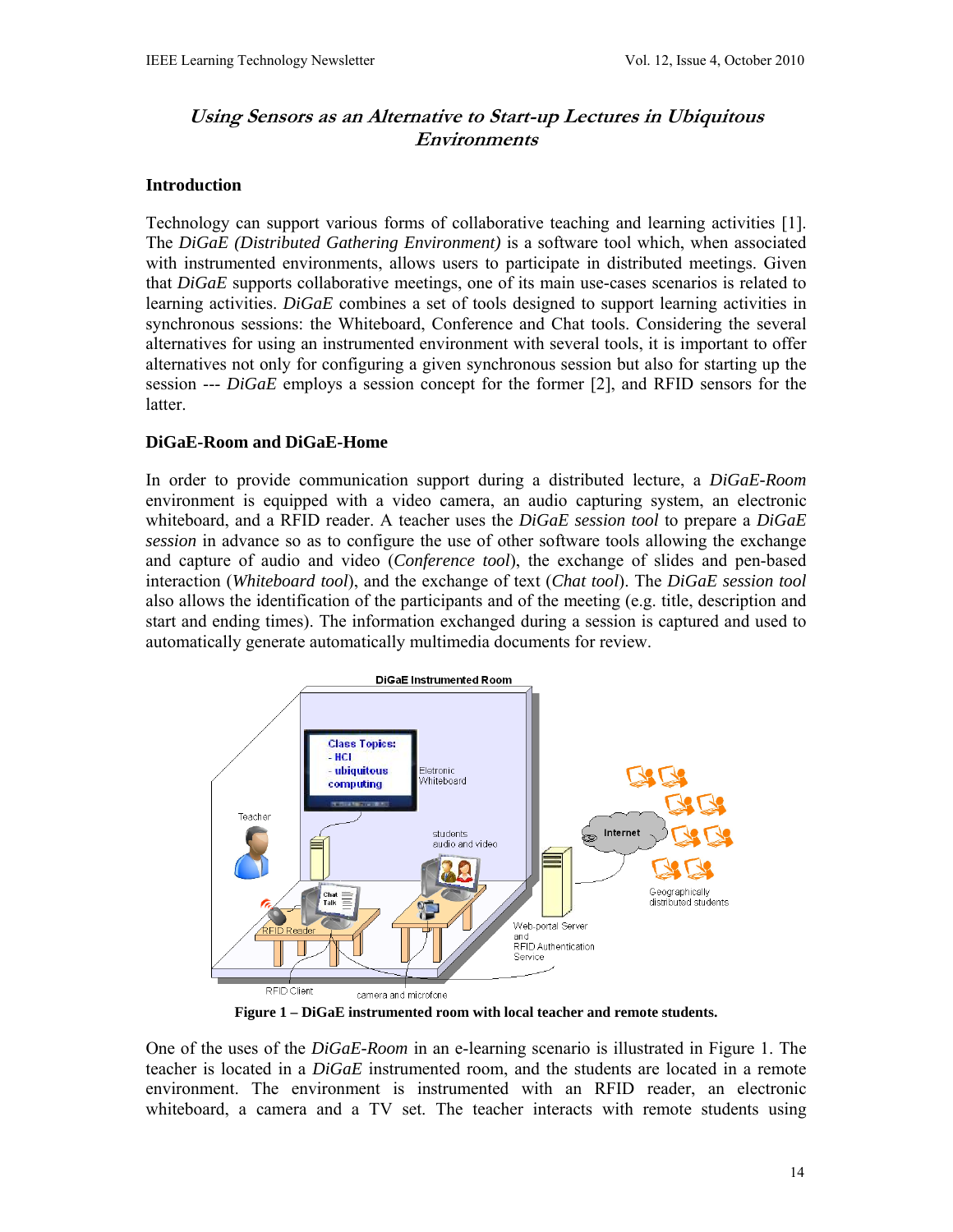applications which start up automatically once she touches the RFID reader with the identification card. Applications which may start up automatically include the Whiteboard tool, the Chat tool, and the Conference tool. Remote students participate in the lecture using the *DiGaE-Home tool,* shown in Figure 2.



**Figure 2 –Remote students using** *DiGaE-Home* **tool with** *Whiteboard tool***, text-based** *Chat tool* **and videoconferencing** *Conference tool***.** 

# **Web-based start up**

The *DiGaE tools* run in a web portal<sup>1</sup> built on top of the Sakai<sup>2</sup> framework. To use any tool available in the web portal, teachers and students have first to provide their identification and password. Once logged in, they gain access to a (different) worksite for each course they are involved in. Each worksite is configured with a set of tools selected by the teacher (e.g. the Chat, Wiki and Calendar tools). To access a given tool in the context of a specific course, users select the worksite corresponding to the course and activate the chosen tool.

In order to start up an environment as the one depicted in Figure 1 using a web portal, the teacher would need to log in the several computers associated with the many tools (e.g., one computer for each Whiteboard, Chat, video and audio Conference tools) before each lecture. Similarly, each remote student would have to log in and start up each tool separately.

# **Sensor-based startup**

To support the scenario presented in Figure 1, the computers in the *DiGaE Room* run a set of software agents which control the automatic startup of each software tool in the appropriate machine. As a result, to start a lecture a teacher has to (a) schedule the class with the *DiGaE Session tool* [2], (b) enter the *DiGaE* instrumented room and (c) swipe her RFID card in the

<sup>-</sup>1 http://tidia-ae.usp.br/portal

<sup>2</sup> http*://*sakaiproject.org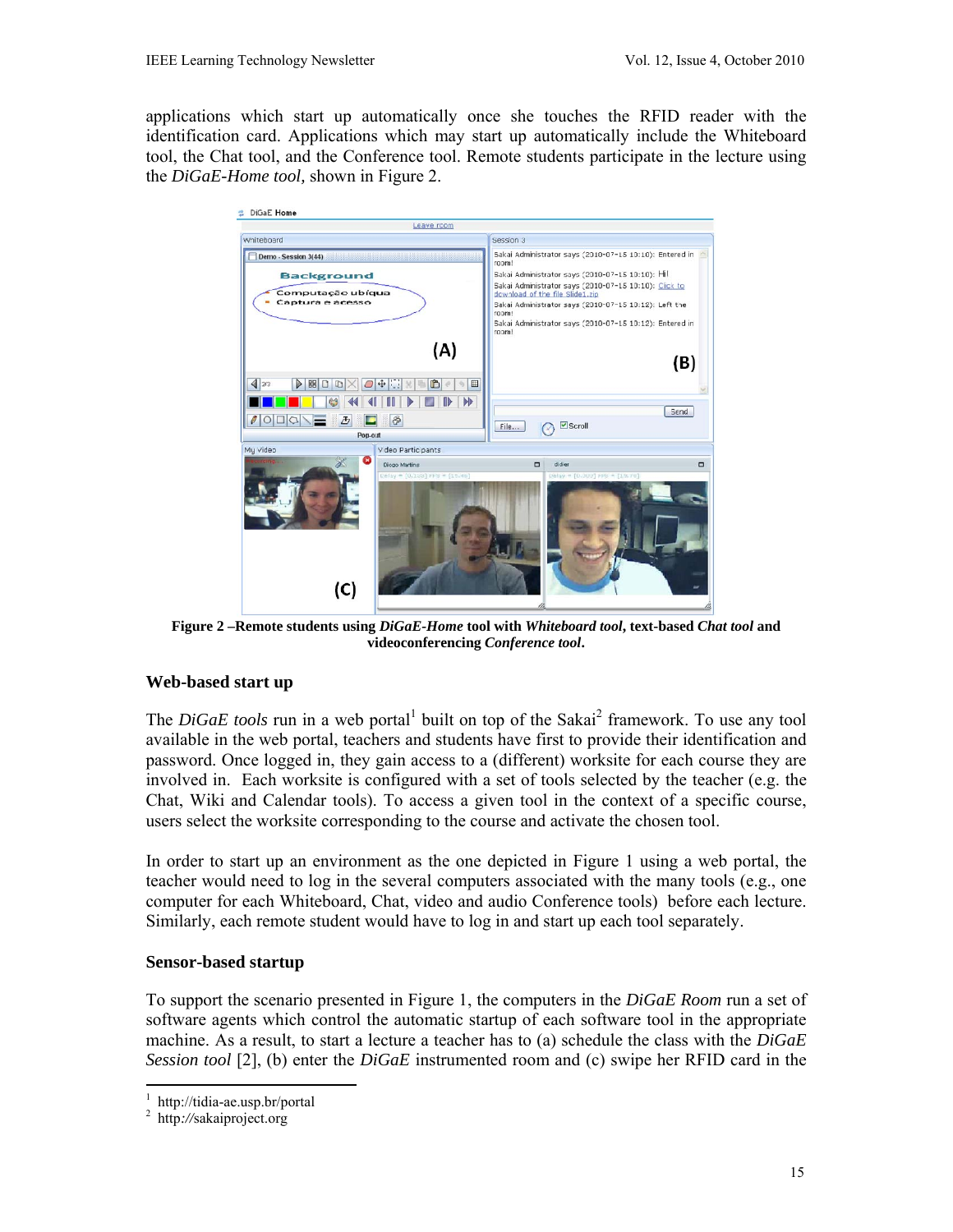reader. As a result, all configured tools are automatically started in their corresponding machines, and the *DiGaE Room* environment is ready for the lecture.

#### **Shortcut-based startup**

In order to enter the *DiGaE-Home tool* as illustrated Figure 2, we provide users with the following alternative: by using the *DiGaE-Session tool* they can create a *DiGaE personal shortcut*. This demands the users to provide their login information (with an extra password) and to download a software shortcut on the desktop of the computer used to participate in the lecture. To enter a lecture students execute their personal shortcut (clicking in the shortcut and providing the extra password): as a result, the student is automatically placed in the lecture scheduled for that time of the day using the set of software tools selected by the teacher.

#### **Conclusion**

Our aim in building the several *DiGaE tools* was to facilitate the use of distributed environments by teachers and students. In a distributed class, users usually enter a web portal in a predefined date and time, provide their login and password, remember in which workspace they should enter, and possibly which tool or tools to use. With *DiGaE*, the teacher only has to schedule the lecture providing some configuration information [2]. As a result, session-based applications can use that configuration information to take several actions, such as to automatically log users in the lecture.

In this article, we have shown scenarios in which ubiquitous computing facilitates that teachers and students participate in distributed lectures. We have used this infrastructure in several meetings involving remote peers.

### **References**

-

- [1] Tambouris, E. et al. Collaborative learning through advanced Web2.0 practices. *IEEE Learning Technology Newsletter*. 2010; v.12, n.3, p.13-16.
- [2] Arantes, F.L.; Moraes, C.R.; Silva, S.H.P.; Fortes, R.P.M.; Pimentel, M.G.C. Where and with whom do you wanna meet? Session-based collaborative work. *Proceedings of WebMedia'10*, v.1, p.123-130, Brazil, 2010.

**Flávia Linhalis Arantes <sup>3</sup>**

Nucleus of Informatics Applied to Education Campinas, Brazil farantes@unicamp.br

**Claudia Roberta de Moraes**  Universidade de São Paulo, São Carlos, Brazil claudiarm@icmc.usp.br

**Maria da Graça C. Pimentel** <sup>4</sup> Universidade de São Paulo, São Carlos, Brazil mgp@icmc.usp.br

<sup>&</sup>lt;sup>3</sup> This work was carried out while the first author was at the Universidade de São Paulo with support from FAPESP.

<sup>&</sup>lt;sup>4</sup> We thank financial support from CAPES, CNPq and FAPESP.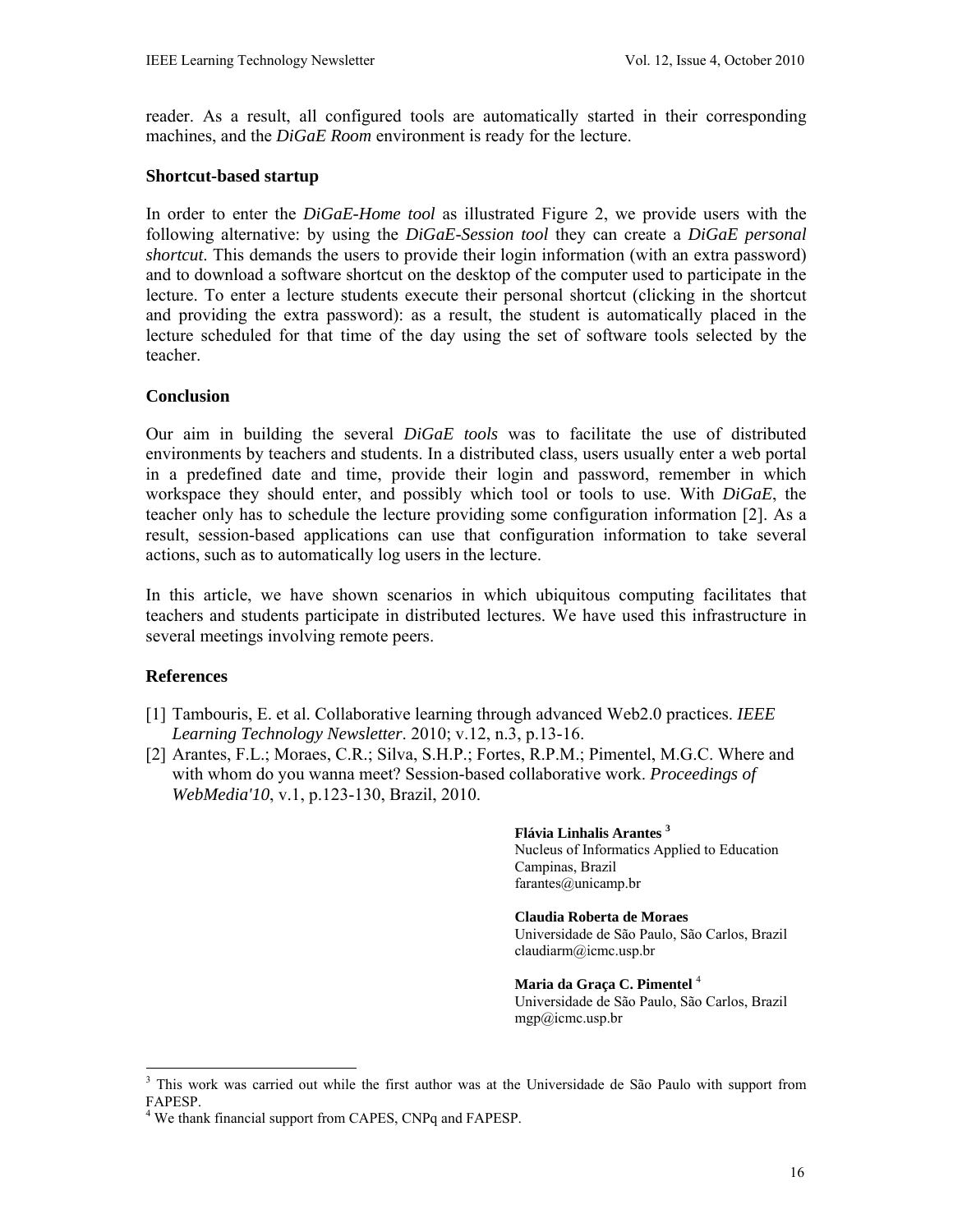# **Location Awareness for Pervasive Learning**

Electronic aids for navigation represent one of the success stories of consumer electronics in recent years. Sensors for determining location have been integrated into a range of products from automobiles to watches, and a range of services have been developed that harness such sensors. Thus, educators now have an unparallel opportunity to facilitate students move outside their classrooms and laboratories, thereby enabling learning to take place in a range of alternative but relevant situations. However, depending on the discipline in question, a broad understanding of issues relating to location accuracy is necessary if full advantage is to be gained from the proliferation of electronic positioning devices on the market.

### **Introduction**

Many disciplines demand extracurricular work that invariably takes place outside the classroom. In many cases, this occurs under the guise of field work, and usually involves groups of students and their mentors visiting some geographic location where issues raised in class can be illustrated in a relevant environment. This approach has stood the test of time, and is consistent with experiential [1] and situated learning [2]. However, by equipping students with cheap navigation devices, responsibility for learning can be transferred to the student in many instances, allowing them conduct field work on their own initiative. Most students are equipped with mobile phones, many of which are augmented with a positionsensing mechanism, and include a selection of software packages that can take advantage of position. To gain a deeper understanding of positioning, two key categories are now considered - satellite and terrestrial.

### **Satellite Systems**

Satellites are the key enabling technology for most of the navigation services available at present [3]. The Global Positioning System (GPS) is predominant, and most of the position sensors available on the market use this technology. A position accuracy of 20 meters or greater may be expected, on average. This is sufficient for many purposes but in some circumstances, greater accuracy may be needed. In this case, Satellite Based Augmentation Systems (SBAS) may be harnessed. Examples include the Wide Area Augmentation System (WAAS) in North America and the European Ground Navigation Overlay Service (EGNOS) in Europe. Both of these augment GPS resulting in a position accuracy of approximately 5 meters.

From a learning perspective, learning situations that require accurate positioning of the student demand the use of GPS, ideally augmented with an SBAS technology. Consider the case of a field study in geology, for example. Broad characteristics of a rock formation may be visible, or indeed only appreciated, when a certain distance from the rock outcrop itself. Thus a standard GPS position should be adequate. However, in cases where the instructor wishes to focus student attention on some minute aspect that will only be visible when physically in its immediate vicinity, GPS augmented with an SBAS will be required. A key issue here is that the student can go the point of interest with a minimum of difficulty. Thus it beholds the instructor to explicitly visit the area in question, and consider it from a student perspective, and in terms of the preferred positioning technology. The scenario outlined here is applicable in a number of disciples.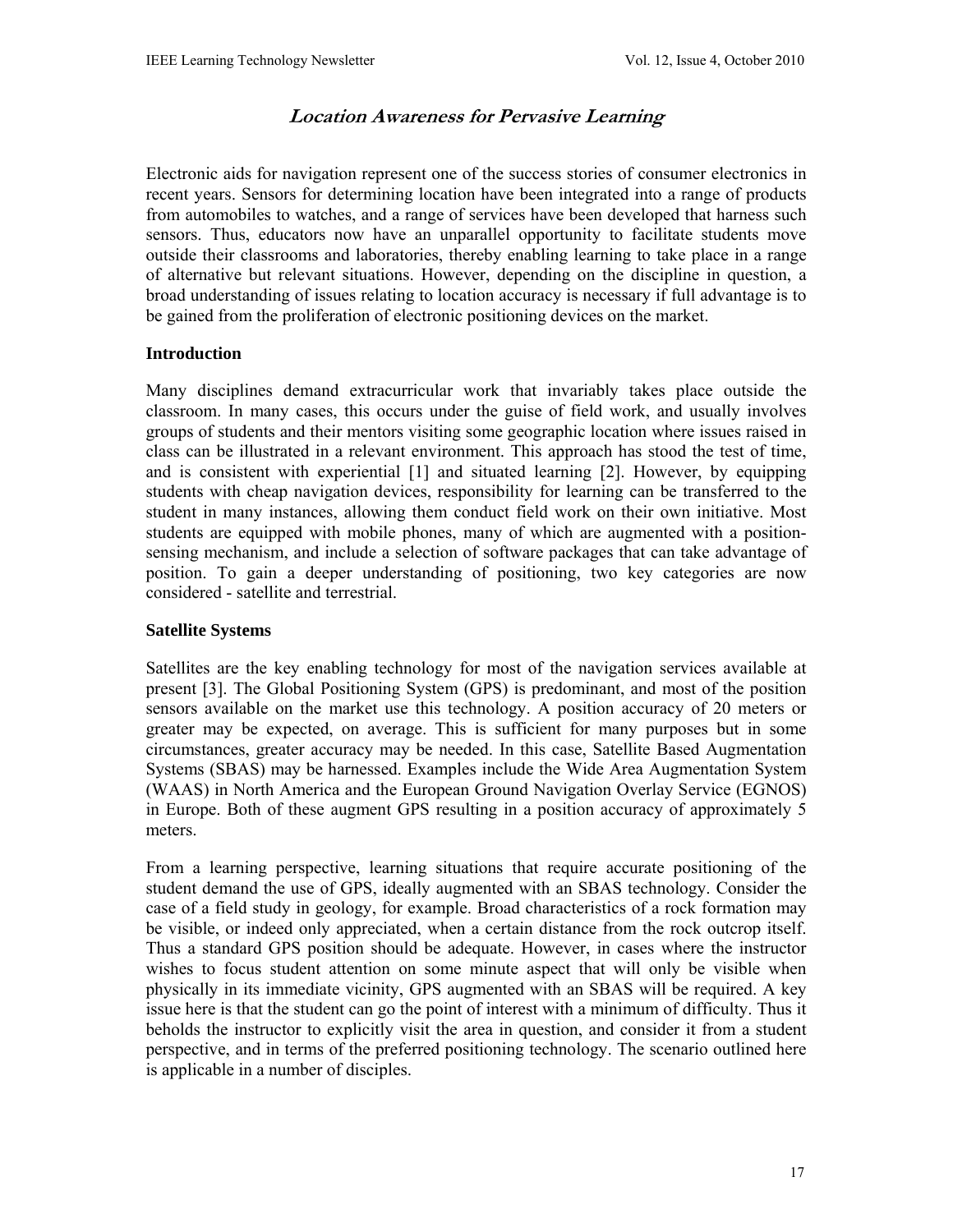# **Terrestrial Systems**

A range of techniques for determining location using terrestrial wireless technologies [4] are in operation. The most common, however, have been deployed by cellular network operators in response to regulations concerning emergency call management. One popular technique, Cell-ID, involves associating a subscriber with the Base Station that routes their calls. The radius of the area served by the Base Station will determine position accuracy. A key difficulty with techniques based on cellular network technologies is that the accuracy varies, and this variation cannot be quantified by the subscriber. This has significant implications when being harnessed in mobile learning scenarios. However, the difficulties are not insurmountable if the limitations are understood, and the learning issues in question are tolerant of a relatively large positional error. In the study of physical geography, it may be desired to direct students' attention to large scale features or select features of a landscape. Obviously, a large scale object can be observed from a large distance and from a variety of viewpoints, although some may be preferable from an instructional view point. However, the scale of the objects under investigation will frequently disguise the inherent error position of the technique being harnessed. Thus learning is not compromised.

## **A Note on Indoor Scenarios**

Though field work is usually synonymous with the outdoors, this need not always be the case. However, all the techniques described previously will not operate satisfactory in indoor environments due to interference with signals. A number of dedicated solutions for indoor environments exist, for example, Ubisense [5]. However, these are rarely deployed, primarily due to expense. Museums and art galleries are obvious places of learning, but technologies for guiding visitors are rarely deployed. Thus conventional approaches must be adopted, and given the relatively small scale nature of buildings, this is not a major problem and should not hinder learning.

### **Concluding Remarks**

Cheap navigation, tracking and positioning systems are now commonplace. This development offers training professionals an unprecedented opportunity to incorporate mobile learning strategies into their curricula. Where the subject matter allows it, instructors can encourage and easily facilitate learning in environments where students should obtain a greater benefit and understanding of the topic under consideration.

# **References**

- [1] Kolb, D. (1984). Experiential learning: Experience as the Source of Learning and Development. New Jersey: Prentice-Hall.
- [2] Lave, J. and Wenger, E. (1991). Situated Learning: Legitimate Peripheral Participation. New York: Cambridge University Press.
- [3] Prasad R. and Ruggieri, M. (2005). Applied Satellite Navigation Using GPS, GALILEO, and Augmentation Systems, Artech House, Boston.
- [4] Bensky, A. (2007). Wireless Positioning Technologies and Applications. Artech House, Inc.
- [5] Unisense http://www.ubisense.net

**Michael O'Grady**  University College Dublin michael.j.ogrady@ucd.ie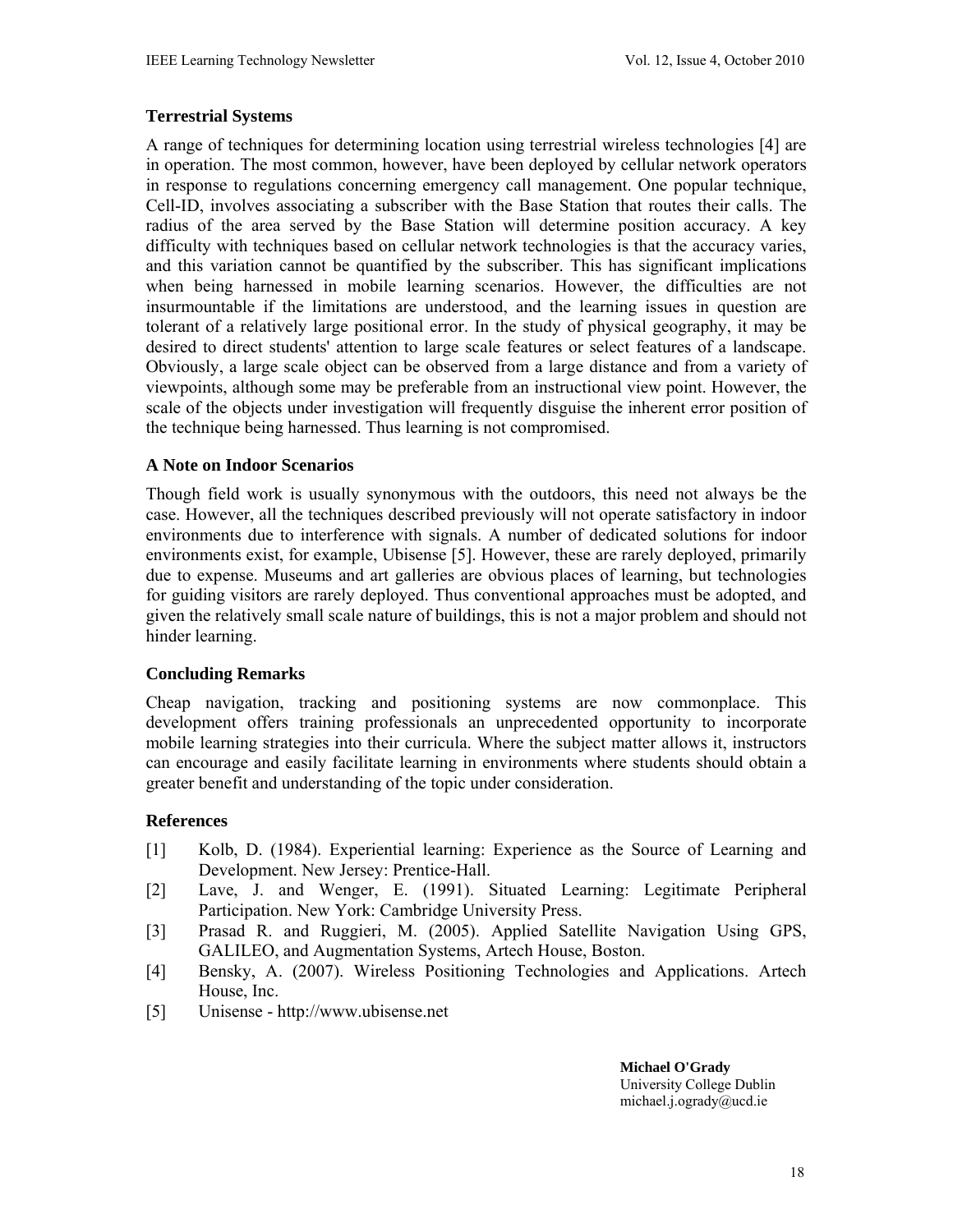**Regular Articles Section**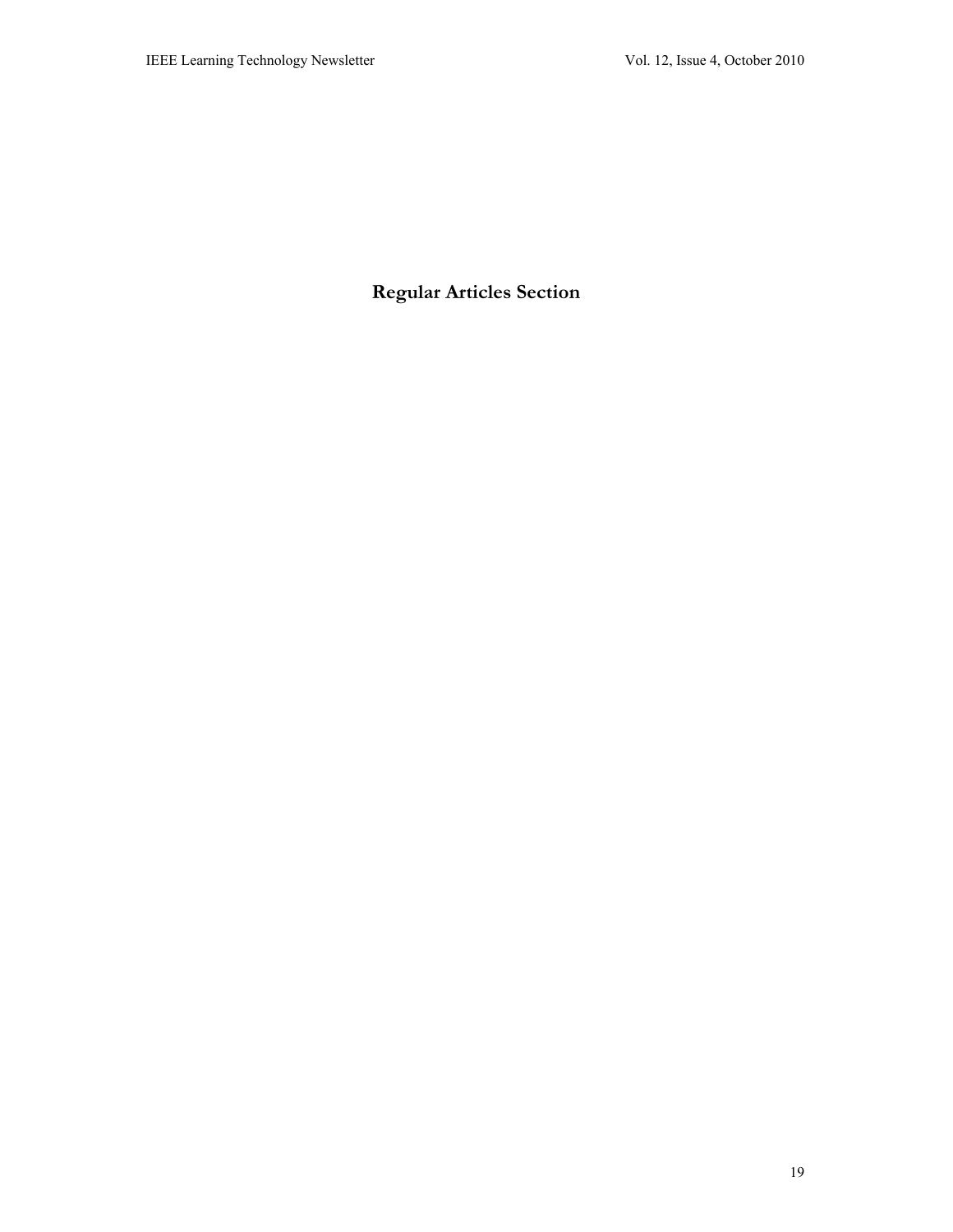# **From Delphi to Simulations: How Network Conditions Affect Learning**

### **Introduction**

Web-based e-learning is not only supplementing traditional classroom teaching, but also providing educational access to diverse populations in potentially remote locations that in the past would not have been reachable. Despite these benefits, there are well-identified issues with student retention due to lack of social interaction and difficulties encountered by students when interacting with the technological medium [1]. To compensate for these difficulties there is an imperative to make the course material as attractive as possible, an effort which frequently equates to providing media-rich content. However, this material places a greater demand on network resources possibly leading to Network Quality of Service (QoS) problems and in turn student frustration with the delivery of material.

In the e-learning sphere, QoS concerns have in the past either been ignored or resulted in the use of only the least demanding resources. If the differences in network quality are ignored, multimedia e-learning can get very tedious. Every resource with slightly higher demands on network resources will be burdened with long start-up delays. If on the other hand e-learning utilizes only the least demanding resources, usually a combination of text and images, the missing mix of different media can negatively affect the motivation of the learner [2]. Considering the challenge of student retention in e-learning, both approaches must be seen as problematic.

We present expert opinion on the impact of QoS in e-learning as garnered from a Delphi study surveying experts in the field of multimedia e-learning and contrast this with the findings of a simulation study looking at the impact of QoS for a number of typical e-learning scenarios. In this context we postulate that the QoS has a strong impact on the student experience in e-learning. Considering that it is widely accepted that any improvement in speed of connection is compensated by an even bigger increase in demand [3], this impact is likely to continue despite the ever-increasing delivery capabilities of the network.

# **Delphi Study**

The Delphi study involved 25 international experts in a three-round online-study. Participants showed their level of agreement with a list of 17 hypotheses [4] and ranked them according to importance. The hypotheses concerned the impact of the use of multimedia on learning and flow experience [5] and the impact of QoS on learning and flow experience. In this paper, we consider how the experts view the impact of multimedia and QoS on learning.

### **Network Simulations**

The simulations were done with the NS-2 network simulator [6]. An application model was built which represents the behavior of a multimedia e-learning application. The simulations consider two media mix (MM) profiles for a dial-up as well as a DSL2 connection. The profiles are characterized by percentages for the different types of media (see Table 1) typically found in e-learning scenarios.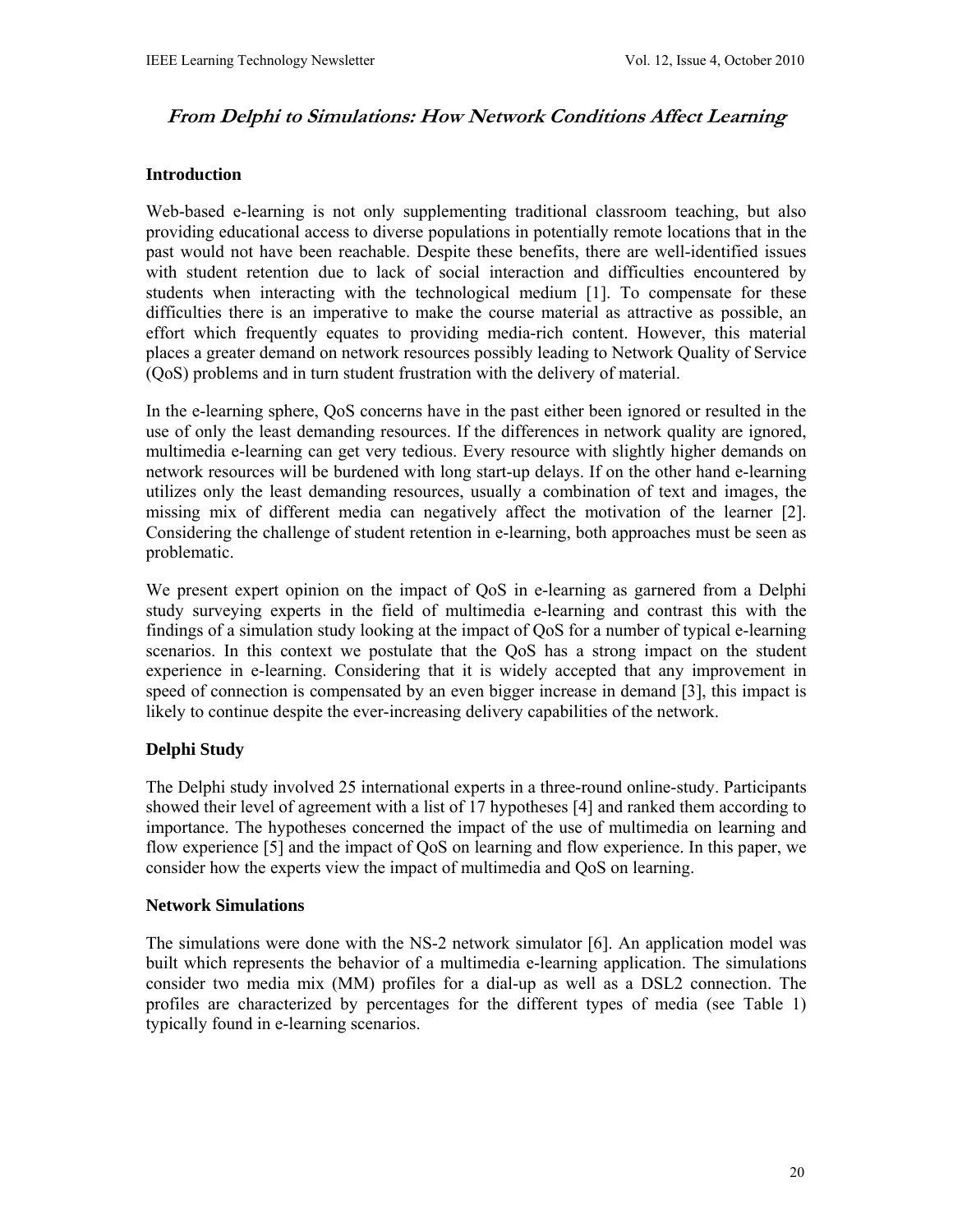|      | Text+images | Audio | <b>Video</b> |
|------|-------------|-------|--------------|
| MM1  | ዳበ%         | $0\%$ | $10\%$       |
| MM 2 | 10%         | 30%   | 30%          |

#### **Table 1: Media Mix Profiles**

MM1 represents a traditional profile, consisting mainly of text and images, resulting in lower demands on bandwidth. MM2 includes a higher percentage of audio and video and therefore has higher demands on bandwidth.

#### **From Delphi Results to Simulations**

We consider three of the 17 hypotheses related to the desirability of multimedia in e-learning and the impact of QoS on learning (see Table 2). As we can see from HA, there was a high level of agreement that multimedia improved learning, and further that it was an important factor (ranking 5 out of 17). HB and HC were the two hypotheses concerning the impact of QoS on learning. These were two of the three lowest ranked hypotheses in the Delphi study. They also exhibited a high degree of controversy with HB having a significant minority disagreeing, and opinion being relatively evenly split for HC.

|       |      |                                                                                  | <b>Percentage</b> |
|-------|------|----------------------------------------------------------------------------------|-------------------|
| Final |      |                                                                                  |                   |
|       | Rank | <b>Hypothesis</b>                                                                | No opinion /      |
|       |      |                                                                                  | Disagreement      |
| HA    |      | Learning materials providing a mix of different media lead to improved learning  | $84\% / 8\% /$    |
|       |      | results.                                                                         | 8%                |
| HR    | 15   | Using selected still images rather than streaming video can increase learning if | $68\% / 8\% /$    |
|       |      | the auditory narration quality of the original video is maintained.              | 24%               |
| HC    | 17   | A clear increase of the resolution of videos and images leads to increase of     | $20\%$ / 36% /    |
|       |      | learning.                                                                        | 44%               |

#### **Table 2: Selected Results from the Delphi Study**

So, the experts remain unconvinced about the role of QoS in e-learning. Perhaps the following simple simulations results might change their mind. The simulation results show significant start-up delays for both profiles and the different network conditions (see Figure 4). Start-up delays are lowest for DSL2 and MM1 – the least demanding profile and the connection with the most generous bandwidth conditions. Nevertheless MM1/DSL2 shows start-up delays of up to 50 sec, depending on the number of sessions. And even though DSL2 can accommodate bandwidth demands much better than the dial-up connection, start-up delays begin at 50 sec for MM2 and can go up to almost 140 sec.



**Figure 4: Simulation Results**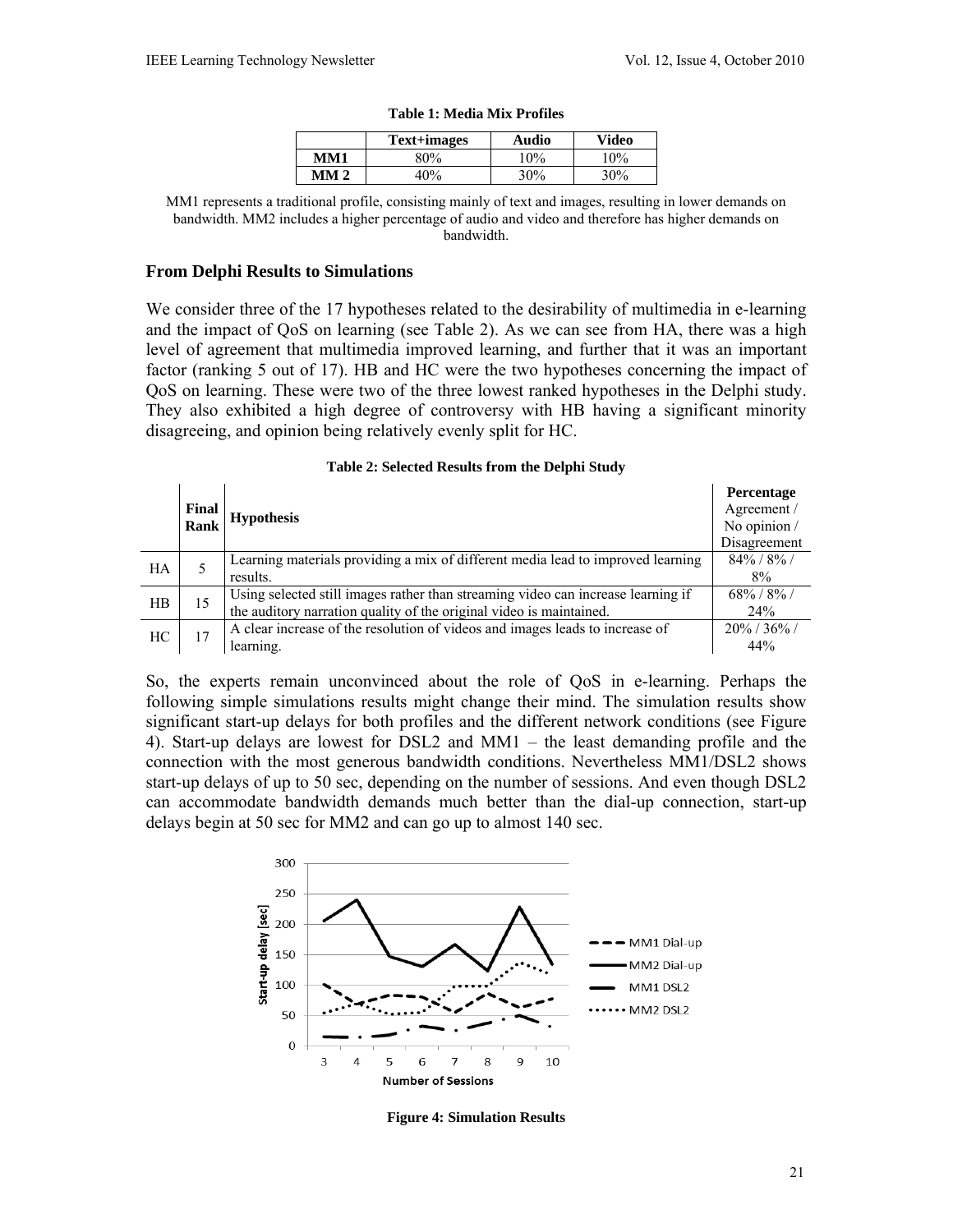## **Conclusions**

The results of the Delphi study show that experts consider a mix of media highly relevant for learning while they do not consider network conditions of much importance. The simulations indicate that this view is perhaps short-sighted. Simulations with multimedia e-learning profiles exhibit considerable start-up delays, which eventually affect the e-learning experience [7].

## **Acknowledgements**

This work is supported by Science Foundation Ireland (SFI) Research Frontiers Project CMSF 696. The authors wish to thank Dr, Seung-bum Lee for his valuable comments and contribution to this work.

## **References**

- [1] Waycott, J., Bennett, S., Kennedy, G., Dalgarno, B., & Gray, K. (2010). Digital divides? Student and staff perceptions of information and communication technologies. Computers & Education, 54(4), 1202-1211.
- [2] Taran, C. (2005). Motivation Techniques in eLearning, IEEE Computer Society, pp. 617-619.
- [3] Mackenzie, D. (2010) Who Has the Fastest Internet?, IEEE Spectrum, 8.10, 52.
- [4] Delphi Hypotheses, http://specialtrees.net/wordpress/?p=33
- [5] Moebs, S. A. (2008). A learner, is a learner, is a user, is a customer: QoS-based experience-aware adaptation. In Proceeding of the 16th ACM international conference on Multimedia (pp. 1035-1038). Vancouver, British Columbia, Canada: ACM. http://dx.doi.org/10.1145/1459359.1459567
- [6] Network Simulator NS-2, http://www.isi.edu/nsnam/ns/
- [7] Palmer, J. W. (2002). Web Site Usability, Design, and Performance Metrics. Information Systems Research, 13(2), 151-167. doi:10.1287/isre.13.2.151.88

**Sabine Moebs**  Dublin City University, Ireland sabine@eeng.dcu.ie

**Jennifer McManis**  Dublin City University, Ireland mcmanisj@eeng.dcu.ie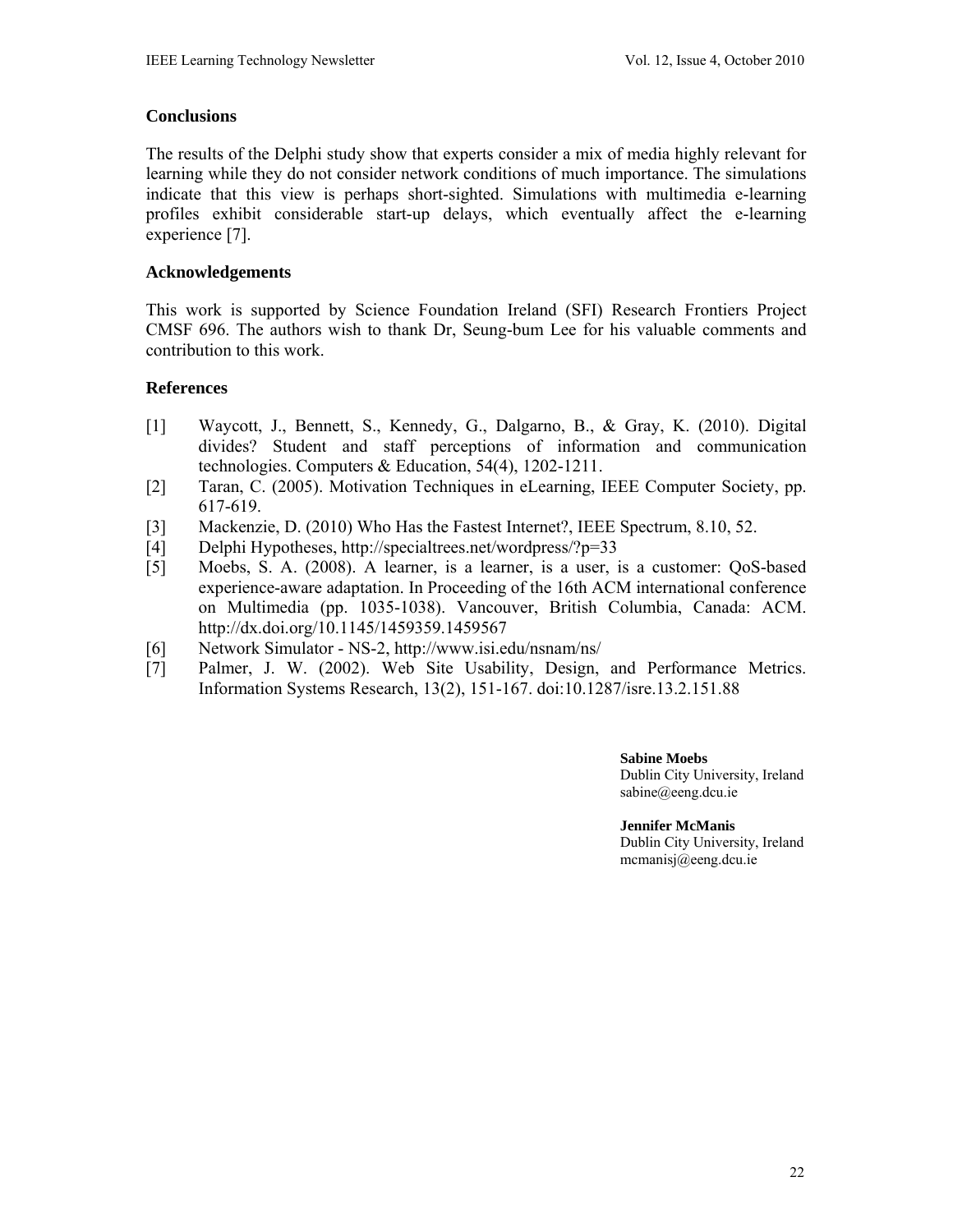# **Book Announcement**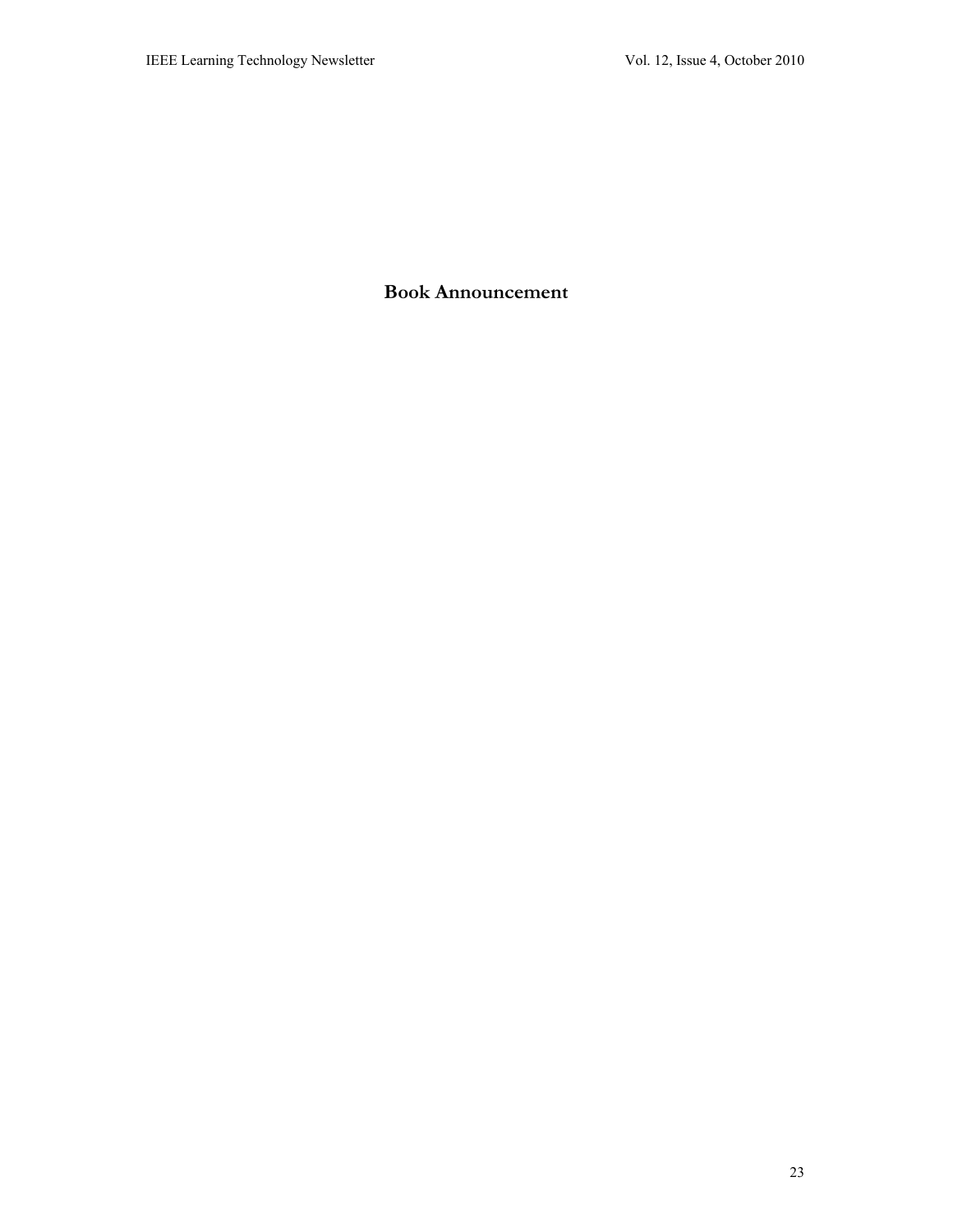# **Web 2.0-Based E-Learning: Applying Social Informatics for Tertiary Teaching**

### ISBN: 978-1-60566-294-7; 483 pages; July 2010

## Published by IGI Global under the imprint Information Science Reference (formerly Idea Group Reference)

Edited by:

Mark J. W. Lee, Charles Sturt University, Australia Catherine McLoughlin, Australian Catholic University, Australia

Educational communities today are rapidly increasing their interest in Web 2.0 and e-learning advancements for the enhancement of teaching practices. Web 2.0-Based E-Learning: Applying Social Informatics for Tertiary Teaching provides a useful and valuable reference to the latest advances in the area of educational technology and e-learning, with an emphasis on the use of social software tools such as blogs, wikis, podcasts, and social networking sites for teaching, learning, and assessment. This innovative book offers an excellent resource for any practitioner, researcher, or academician with an interest in the use of the Web for providing meaningful learning experiences.

### **Table of Contents**

- Foreword (by Prof. John G. Hedberg, Macquarie University, Australia)
- Preface
- Acknowledgment

*Section 1: Emerging Paradigms and Innovative Theories in Web-Based Tertiary Teaching and Learning* 

- 1. Back to the Future: Tracing the Roots and Learning Affordances of Social Software
- 2. Understanding Web 2.0 and its Implications for E-Learning
- 3. Pedagogy 2.0: Critical Challenges and Responses to Web 2.0 and Social Software in Tertiary Teaching
- 4. Learner-Generated Contexts: A Framework to Support the Effective Use of Technology for Learning
- 5. Considering Students' Perspectives on Personal and Distributed Learning Environments in Course Design

## *Section 2: Towards Best Practice: Case Studies and Exemplars of Web 2.0-Based Tertiary Teaching and Learning*

- 6. Personal Knowledge Management Skills in Web 2.0-Based Learning
- 7. Teaching and Learning Information Technology through the Lens of Web 2.0
- 8. University Students' Self-Motivated Blogging and Development of Study Skills and Research Skills
- 9. Using Wikis in Teacher Education: Student-Generated Content as Support in Professional Learning
- 10. Mobile 2.0: Crossing the Border into Formal Learning?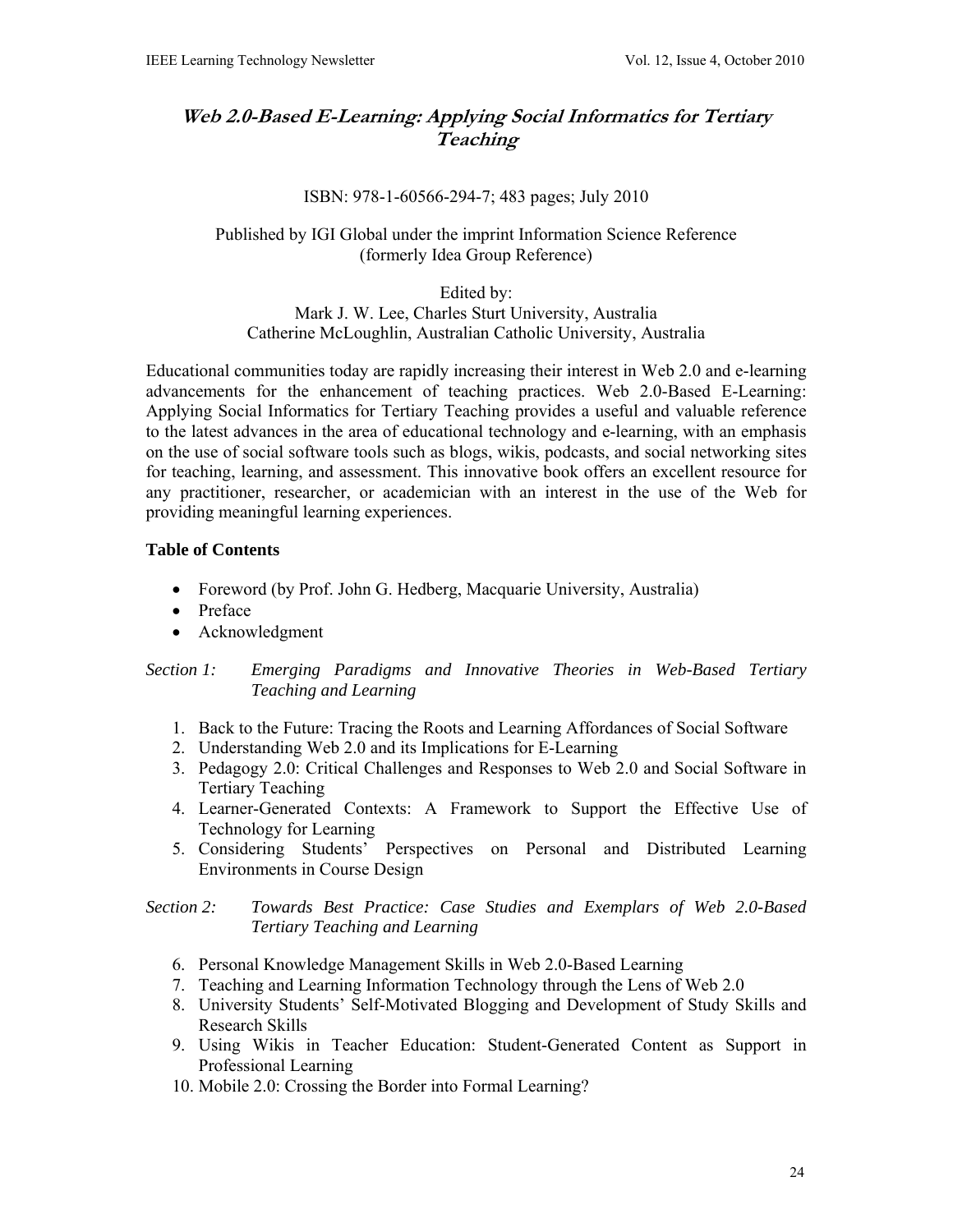- 11. Meeting at the Wiki: The New Arena for Collaborative Writing in Foreign Language Courses
- 12. Podcasting in Distance Learning: True Pedagogical Innovation or Just More of the Same?
- 13. Using Web 2.0 Tools to Enhance the Student Experience in Non-Teaching Areas of the University
- 14. "You Can Lead the Horse to Water, but ... ": Aligning Learning and Teaching in a Web 2.0 Context and Beyond
- 15. Facebook or Faceblock: Cautionary Tales Exploring the Rise of Social Networking within Tertiary Education
- 16. Catering to the Needs of the "Digital Natives" or Educating the "Net Generation"?
- 17. Activating Assessment for Learning: Are We on the Way with Web 2.0?

*Section 3: Web 2.0 and Beyond: Current Implications and Future Directions for Web-Based Tertiary Teaching and Learning* 

- 18. Dancing with Postmodernity: Web 2.0+ as a New Epistemic Learning Space
- 19. Web 2.0 and Professional Development of Academic Staff
- 20. When the Future Finally Arrives: Web 2.0 Becomes Web 3.0
- 21. Stepping over the Edge: The Implications of New Technologies for Education in the Web 2.0 Era

# **List of Contributors**

- Jon Akass, Media Citizens Ltd, UK
- Cameron Barnes, University of New England, Australia
- Tony Bates, Tony Bates Associates, Canada
- Maria Elisabetta Cigognini, University of Florence, Italy
- Wilma Clark, Institute of Education, UK
- Lisa Cluett, The University of Western Australia, Australia
- Gráinne Conole, The Open University, UK
- John Cook, London Metropolitan University, UK
- Matt Crosslin, The University of Texas at Arlington, USA
- Nada Dabbagh, George Mason University, USA
- Peter Day, University of Brighton, UK
- Lone Dirckinck-Holmfeld, Aalborg University, Denmark
- Peter Duffy, The Hong Kong Polytechnic University, Hong Kong
- Nigel Ecclesfield, Becta, UK
- Palitha Edirisingha, University of Leicester, UK
- Henk Eijkman, University of New South Wales at the Australian Defence Force Academy,Australia
- Idoia Elola, Texas Tech University, USA
- Mark Frydenberg, Bentley University, USA
- Fred Garnett, Institute of Education, UK
- Tom Hamilton, University of Sussex, UK
- Henk Huijser, University of Southern Queensland, Australia
- Chris Jones, The Open University, UK
- Lucinda Kerawalla, The Open University, UK
- Agnes Kukulska-Hulme, The Open University, UK
- Mark J. W. Lee, Charles Sturt University, Australia
- Rosemary Luckin, Institute of Education, UK
- Catherine McLoughlin, Australian Catholic University, Australia